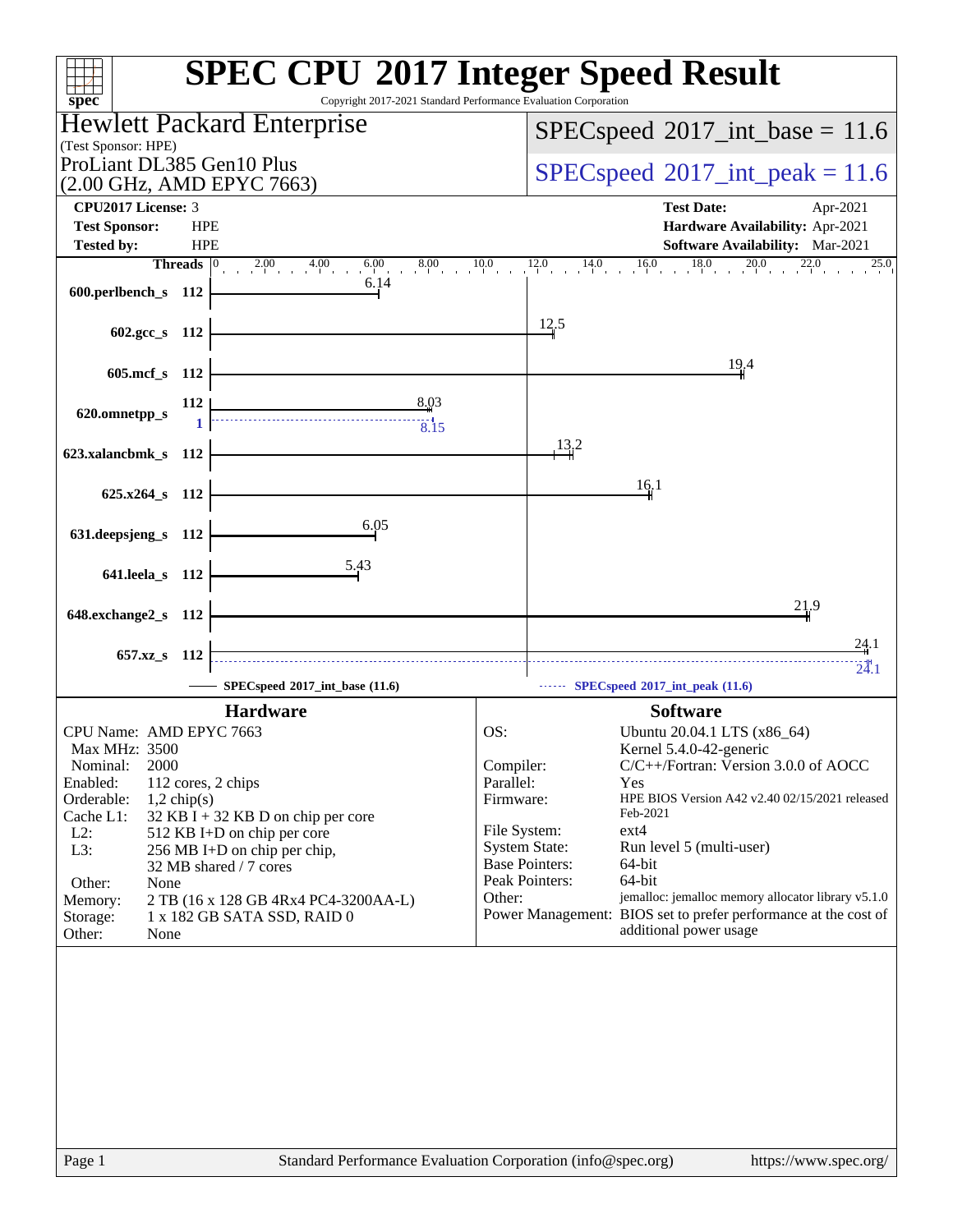# **[spec](http://www.spec.org/)**

# **[SPEC CPU](http://www.spec.org/auto/cpu2017/Docs/result-fields.html#SPECCPU2017IntegerSpeedResult)[2017 Integer Speed Result](http://www.spec.org/auto/cpu2017/Docs/result-fields.html#SPECCPU2017IntegerSpeedResult)**

Copyright 2017-2021 Standard Performance Evaluation Corporation

## Hewlett Packard Enterprise

### (Test Sponsor: HPE)

(2.00 GHz, AMD EPYC 7663)

 $SPECspeed^{\circ}2017\_int\_base = 11.6$  $SPECspeed^{\circ}2017\_int\_base = 11.6$ 

ProLiant DL385 Gen10 Plus  $SPEC speed@2017$ \_int\_peak = 11.6

**[CPU2017 License:](http://www.spec.org/auto/cpu2017/Docs/result-fields.html#CPU2017License)** 3 **[Test Date:](http://www.spec.org/auto/cpu2017/Docs/result-fields.html#TestDate)** Apr-2021 **[Test Sponsor:](http://www.spec.org/auto/cpu2017/Docs/result-fields.html#TestSponsor)** HPE **[Hardware Availability:](http://www.spec.org/auto/cpu2017/Docs/result-fields.html#HardwareAvailability)** Apr-2021 **[Tested by:](http://www.spec.org/auto/cpu2017/Docs/result-fields.html#Testedby)** HPE **[Software Availability:](http://www.spec.org/auto/cpu2017/Docs/result-fields.html#SoftwareAvailability)** Mar-2021

## **[Results Table](http://www.spec.org/auto/cpu2017/Docs/result-fields.html#ResultsTable)**

|                                     | <b>Base</b>    |                |              |                |       | <b>Peak</b>    |       |                |                |              |                |              |                |              |
|-------------------------------------|----------------|----------------|--------------|----------------|-------|----------------|-------|----------------|----------------|--------------|----------------|--------------|----------------|--------------|
| <b>Benchmark</b>                    | <b>Threads</b> | <b>Seconds</b> | <b>Ratio</b> | <b>Seconds</b> | Ratio | <b>Seconds</b> | Ratio | <b>Threads</b> | <b>Seconds</b> | <b>Ratio</b> | <b>Seconds</b> | <b>Ratio</b> | <b>Seconds</b> | <b>Ratio</b> |
| 600.perlbench s                     | 112            | 288            | 6.17         | 289            | 6.14  | 289            | 6.14  | 112            | 288            | 6.17         | 289            | 6.14         | 289            | 6.14         |
| $602 \text{.} \text{gcc}\text{.}$ s | 112            | 317            | 12.6         | 318            | 12.5  | 318            | 12.5  | 112            | 317            | 12.6         | 318            | 12.5         | 318            | 12.5         |
| $605$ .mcf s                        | 112            | 242            | 19.5         | 243            | 19.4  | 243            | 19.4  | 112            | 242            | 19.5         | 243            | <u>19.4</u>  | 243            | 19.4         |
| 620.omnetpp_s                       | 112            | 202            | 8.09         | 203            | 8.03  | 205            | 7.97  |                | 199            | 8.18         | 200            | 8.15         | 200            | 8.15         |
| 623.xalancbmk s                     | 112            | 108            | 13.2         | 107            | 13.3  | 112            | 12.6  | 112            | 108            | 13.2         | 107            | 13.3         | 112            | 12.6         |
| 625.x264 s                          | 112            | 109            | 16.2         | 110            | 16.0  | 110            | 16.1  | 112            | 109            | 16.2         | 110            | 16.0         | 110            | <b>16.1</b>  |
| $631.$ deepsjeng $s$                | 112            | 237            | 6.05         | 237            | 6.06  | 237            | 6.04  | 112            | 237            | 6.05         | 237            | 6.06         | 237            | 6.04         |
| 641.leela s                         | 112            | 314            | 5.43         | 316            | 5.40  | 314            | 5.43  | 112            | 314            | 5.43         | 316            | 5.40         | 314            | 5.43         |
| 648.exchange2 s                     | 112            | 134            | 21.9         | 134            | 21.9  | 135            | 21.8  | 112            | 134            | 21.9         | 134            | 21.9         | 135            | 21.8         |
| $657.xz$ s                          | 112            | 258            | 24.0         | 257            | 24.1  | 257            | 24.1  | 112            | 255            | 24.2         | 257            | 24.1         | 256            | 24.1         |
| $SPECspeed*2017$ int base =         |                |                | 11.6         |                |       |                |       |                |                |              |                |              |                |              |

**[SPECspeed](http://www.spec.org/auto/cpu2017/Docs/result-fields.html#SPECspeed2017intpeak)[2017\\_int\\_peak =](http://www.spec.org/auto/cpu2017/Docs/result-fields.html#SPECspeed2017intpeak) 11.6**

Results appear in the [order in which they were run.](http://www.spec.org/auto/cpu2017/Docs/result-fields.html#RunOrder) Bold underlined text [indicates a median measurement](http://www.spec.org/auto/cpu2017/Docs/result-fields.html#Median).

## **[Compiler Notes](http://www.spec.org/auto/cpu2017/Docs/result-fields.html#CompilerNotes)**

The AMD64 AOCC Compiler Suite is available at <http://developer.amd.com/amd-aocc/>

### **[Submit Notes](http://www.spec.org/auto/cpu2017/Docs/result-fields.html#SubmitNotes)**

The config file option 'submit' was used. 'numactl' was used to bind copies to the cores. See the configuration file for details.

### **[Operating System Notes](http://www.spec.org/auto/cpu2017/Docs/result-fields.html#OperatingSystemNotes)**

'ulimit -s unlimited' was used to set environment stack size 'ulimit -l 2097152' was used to set environment locked pages in memory limit runcpu command invoked through numactl i.e.: numactl --interleave=all runcpu <etc> 'echo 8 > /proc/sys/vm/dirty\_ratio' run as root to limit dirty cache to 8% of memory. 'echo 1 > /proc/sys/vm/swappiness' run as root to limit swap usage to minimum necessary. 'echo 1 > /proc/sys/vm/zone\_reclaim\_mode' run as root to free node-local memory and avoid remote memory usage. 'sync; echo 3 > /proc/sys/vm/drop\_caches' run as root to reset filesystem caches. 'sysctl -w kernel.randomize\_va\_space=0' run as root to disable address space layout randomization (ASLR) to reduce run-to-run variability.

| Page 2 | Standard Performance Evaluation Corporation (info@spec.org) | https://www.spec.org/ |
|--------|-------------------------------------------------------------|-----------------------|
|--------|-------------------------------------------------------------|-----------------------|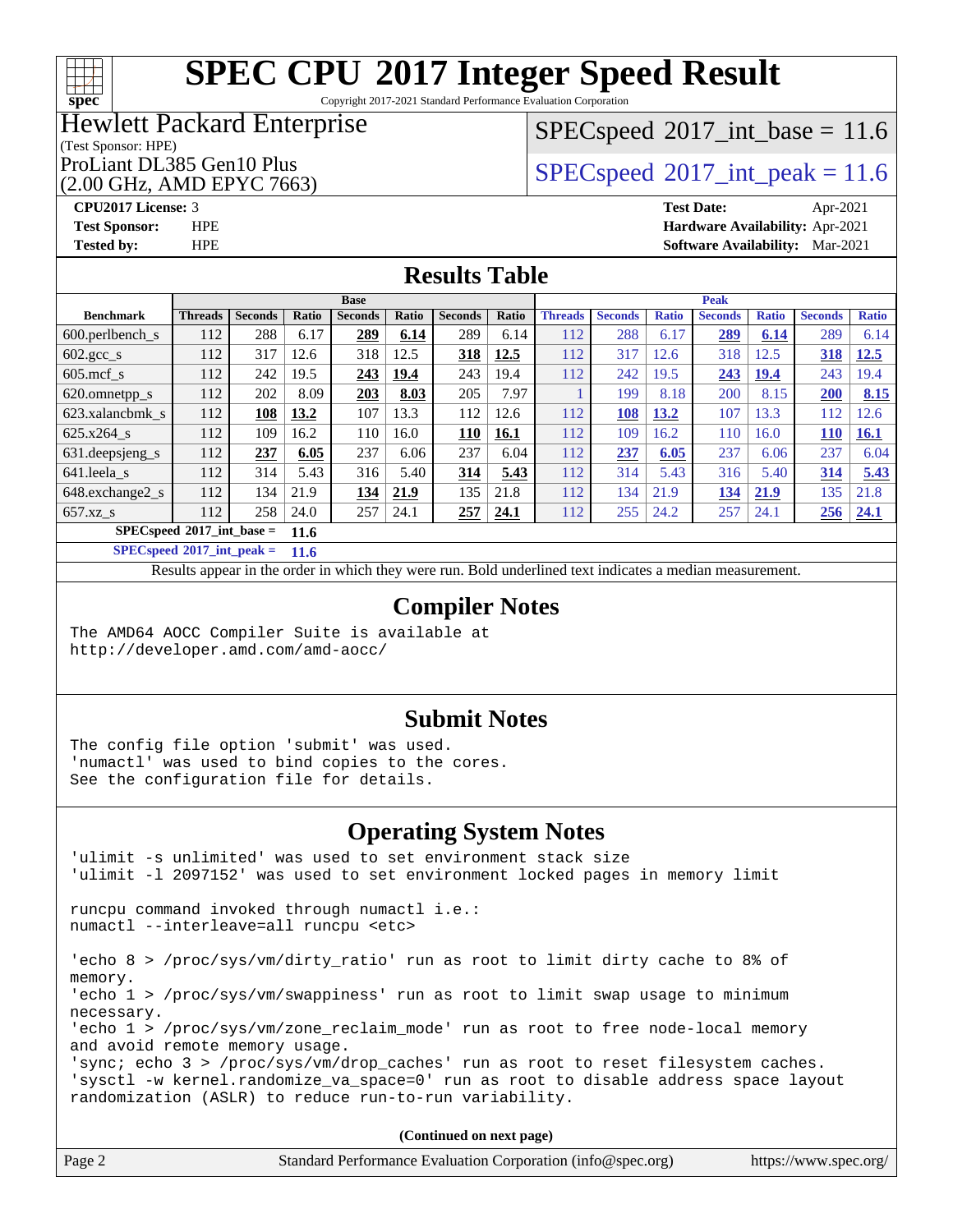

Copyright 2017-2021 Standard Performance Evaluation Corporation

## Hewlett Packard Enterprise

 $SPECspeed^{\circ}2017\_int\_base = 11.6$  $SPECspeed^{\circ}2017\_int\_base = 11.6$ 

(Test Sponsor: HPE)

(2.00 GHz, AMD EPYC 7663)

ProLiant DL385 Gen10 Plus  $SPEC speed@2017$ \_int\_peak = 11.6

**[CPU2017 License:](http://www.spec.org/auto/cpu2017/Docs/result-fields.html#CPU2017License)** 3 **[Test Date:](http://www.spec.org/auto/cpu2017/Docs/result-fields.html#TestDate)** Apr-2021 **[Test Sponsor:](http://www.spec.org/auto/cpu2017/Docs/result-fields.html#TestSponsor)** HPE **[Hardware Availability:](http://www.spec.org/auto/cpu2017/Docs/result-fields.html#HardwareAvailability)** Apr-2021 **[Tested by:](http://www.spec.org/auto/cpu2017/Docs/result-fields.html#Testedby)** HPE **[Software Availability:](http://www.spec.org/auto/cpu2017/Docs/result-fields.html#SoftwareAvailability)** Mar-2021

## **[Operating System Notes \(Continued\)](http://www.spec.org/auto/cpu2017/Docs/result-fields.html#OperatingSystemNotes)**

'echo always > /sys/kernel/mm/transparent\_hugepage/enabled' and 'echo always > /sys/kernel/mm/transparent\_hugepage/defrag' run as root to enable Transparent Hugepages (THP) for this run. 'echo madvise > /sys/kernel/mm/transparent\_hugepage/enabled' run as root for peak runs of 628.pop2\_s and 638.imagick\_s to enable THP only on request.

### **[Environment Variables Notes](http://www.spec.org/auto/cpu2017/Docs/result-fields.html#EnvironmentVariablesNotes)**

Environment variables set by runcpu before the start of the run: GOMP\_CPU\_AFFINITY = "0-111" LD\_LIBRARY\_PATH = "/home/cpu2017\_B1/amd\_speed\_aocc300\_milan\_B\_lib/64;/home/cpu2017\_B1/amd\_ speed aocc300 milan B lib/32:" MALLOC\_CONF = "retain:true" OMP\_DYNAMIC = "false" OMP SCHEDULE = "static" OMP\_STACKSIZE = "128M" OMP\_THREAD\_LIMIT = "112"

Environment variables set by runcpu during the 620.omnetpp\_s peak run: GOMP\_CPU\_AFFINITY = "0"

Environment variables set by runcpu during the 657.xz\_s peak run: GOMP\_CPU\_AFFINITY = "0-111"

## **[General Notes](http://www.spec.org/auto/cpu2017/Docs/result-fields.html#GeneralNotes)**

Binaries were compiled on a system with 2x AMD EPYC 7742 CPU + 1TiB Memory using openSUSE 15.2

NA: The test sponsor attests, as of date of publication, that CVE-2017-5754 (Meltdown) is mitigated in the system as tested and documented. Yes: The test sponsor attests, as of date of publication, that CVE-2017-5753 (Spectre variant 1) is mitigated in the system as tested and documented. Yes: The test sponsor attests, as of date of publication, that CVE-2017-5715 (Spectre variant 2) is mitigated in the system as tested and documented.

jemalloc: configured and built with GCC v4.8.2 in RHEL 7.4 jemalloc 5.1.0 is available here: <https://github.com/jemalloc/jemalloc/releases/download/5.1.0/jemalloc-5.1.0.tar.bz2>

Submitted\_by: "Bhatnagar, Prateek" <prateek.bhatnagar@hpe.com> Submitted: Mon May 24 12:49:23 EDT 2021 Submission: cpu2017-20210524-26467.sub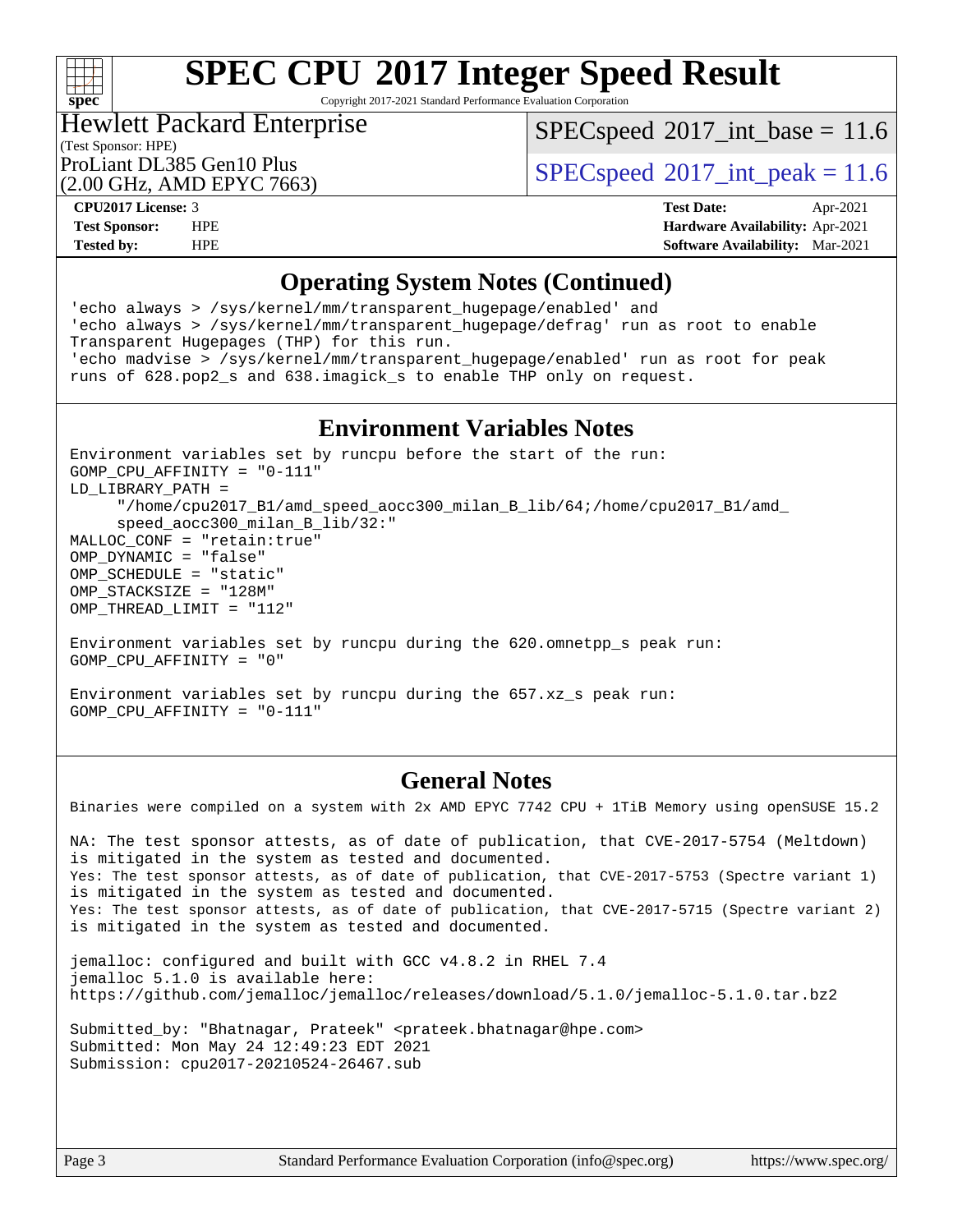## $+\!\!+\!\!$ **[spec](http://www.spec.org/)**

# **[SPEC CPU](http://www.spec.org/auto/cpu2017/Docs/result-fields.html#SPECCPU2017IntegerSpeedResult)[2017 Integer Speed Result](http://www.spec.org/auto/cpu2017/Docs/result-fields.html#SPECCPU2017IntegerSpeedResult)**

Copyright 2017-2021 Standard Performance Evaluation Corporation

## Hewlett Packard Enterprise

 $SPECspeed^{\circ}2017\_int\_base = 11.6$  $SPECspeed^{\circ}2017\_int\_base = 11.6$ 

(Test Sponsor: HPE) (2.00 GHz, AMD EPYC 7663)

ProLiant DL385 Gen10 Plus  $SPEC speed@2017$ \_int\_peak = 11.6

**[CPU2017 License:](http://www.spec.org/auto/cpu2017/Docs/result-fields.html#CPU2017License)** 3 **[Test Date:](http://www.spec.org/auto/cpu2017/Docs/result-fields.html#TestDate)** Apr-2021 **[Test Sponsor:](http://www.spec.org/auto/cpu2017/Docs/result-fields.html#TestSponsor)** HPE **[Hardware Availability:](http://www.spec.org/auto/cpu2017/Docs/result-fields.html#HardwareAvailability)** Apr-2021 **[Tested by:](http://www.spec.org/auto/cpu2017/Docs/result-fields.html#Testedby)** HPE **[Software Availability:](http://www.spec.org/auto/cpu2017/Docs/result-fields.html#SoftwareAvailability)** Mar-2021

## **[Platform Notes](http://www.spec.org/auto/cpu2017/Docs/result-fields.html#PlatformNotes)**

Page 4 Standard Performance Evaluation Corporation [\(info@spec.org\)](mailto:info@spec.org) <https://www.spec.org/> BIOS Configuration Workload Profile set to General Peak Frequency Compute AMD SMT Option set to Disabled Determinism Control set to Manual Performance Determinism set to Power Deterministic Last-Level Cache (LLC) as NUMA Node set to Enabled NUMA memory domains per socket set to One memory domain per socket Thermal Configuration set to Maximum Cooling Workload Profile set to Custom Infinity Fabric Power Management set to Disabled Infinity Fabric Performance State set to P0 Power Regulator set to OS Control Mode Sysinfo program /home/cpu2017\_B1/bin/sysinfo Rev: r6538 of 2020-09-24 e8664e66d2d7080afeaa89d4b38e2f1c running on dl385g10v2 Wed Apr 1 12:26:24 2020 SUT (System Under Test) info as seen by some common utilities. For more information on this section, see <https://www.spec.org/cpu2017/Docs/config.html#sysinfo> From /proc/cpuinfo model name : AMD EPYC 7663 56-Core Processor 2 "physical id"s (chips) 112 "processors" cores, siblings (Caution: counting these is hw and system dependent. The following excerpts from /proc/cpuinfo might not be reliable. Use with caution.) cpu cores : 56 siblings : 56 physical 0: cores 0 1 2 3 4 5 6 8 9 10 11 12 13 14 16 17 18 19 20 21 22 24 25 26 27 28 29 30 32 33 34 35 36 37 38 40 41 42 43 44 45 46 48 49 50 51 52 53 54 56 57 58 59 60 61 62 physical 1: cores 0 1 2 3 4 5 6 8 9 10 11 12 13 14 16 17 18 19 20 21 22 24 25 26 27 28 29 30 32 33 34 35 36 37 38 40 41 42 43 44 45 46 48 49 50 51 52 53 54 56 57 58 59 60 61 62 From lscpu: Architecture:  $x86_64$  CPU op-mode(s): 32-bit, 64-bit Byte Order: Little Endian Address sizes: 48 bits physical, 48 bits virtual  $CPU(s):$  112 On-line CPU(s) list: 0-111 Thread(s) per core: 1 Core(s) per socket: 56 Socket(s): 2 NUMA node(s): 16 **(Continued on next page)**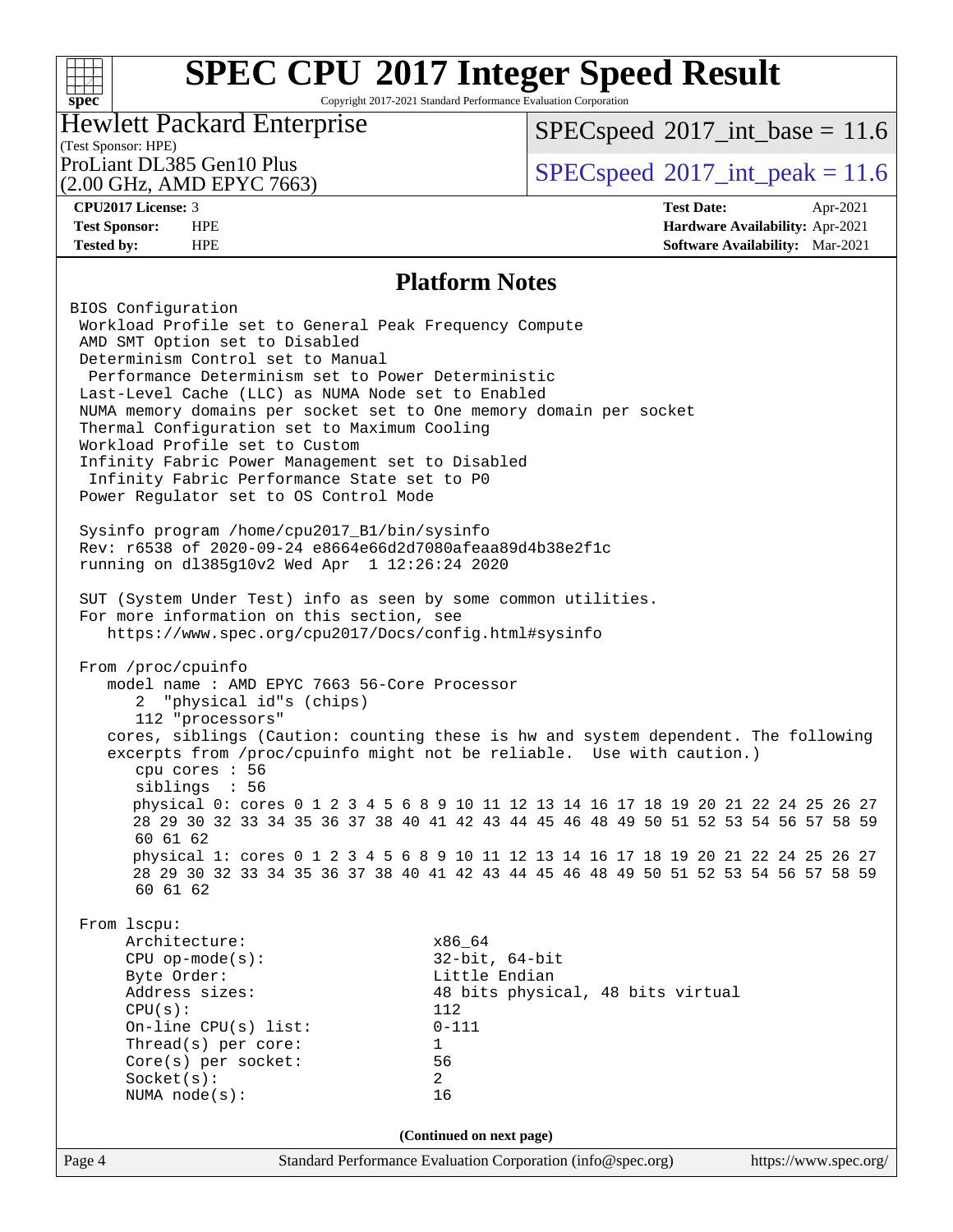

Copyright 2017-2021 Standard Performance Evaluation Corporation

## (Test Sponsor: HPE)<br>ProLiant DL385 Gen10 Plus Hewlett Packard Enterprise

(2.00 GHz, AMD EPYC 7663)

 $SPECspeed*2017\_int\_base = 11.6$  $SPECspeed*2017\_int\_base = 11.6$ 

 $SPECspeed*2017\_int\_peak = 11.6$  $SPECspeed*2017\_int\_peak = 11.6$ 

**[CPU2017 License:](http://www.spec.org/auto/cpu2017/Docs/result-fields.html#CPU2017License)** 3 **[Test Date:](http://www.spec.org/auto/cpu2017/Docs/result-fields.html#TestDate)** Apr-2021 **[Test Sponsor:](http://www.spec.org/auto/cpu2017/Docs/result-fields.html#TestSponsor)** HPE **[Hardware Availability:](http://www.spec.org/auto/cpu2017/Docs/result-fields.html#HardwareAvailability)** Apr-2021 **[Tested by:](http://www.spec.org/auto/cpu2017/Docs/result-fields.html#Testedby)** HPE **[Software Availability:](http://www.spec.org/auto/cpu2017/Docs/result-fields.html#SoftwareAvailability)** Mar-2021

## **[Platform Notes \(Continued\)](http://www.spec.org/auto/cpu2017/Docs/result-fields.html#PlatformNotes)**

| $\mathbf{1}$<br>Model:<br>Model name:<br>AMD EPYC 7663 56-Core Processor<br>Stepping:<br>$\mathbf{1}$<br>Frequency boost:<br>enabled<br>CPU MHz:<br>1796.447<br>$CPU$ max $MHz$ :<br>2000.0000<br>CPU min MHz:<br>1500.0000<br>BogoMIPS:<br>3992.45<br>Virtualization:<br>AMD-V<br>Lld cache:<br>$3.5$ MiB<br>Lli cache:<br>3.5 MiB<br>$L2$ cache:<br>56 MiB<br>L3 cache:<br>512 MiB<br>NUMA $node0$ $CPU(s):$<br>$0 - 6$<br>NUMA $node1$ $CPU(s):$<br>$7 - 13$<br>NUMA $node2$ $CPU(s):$<br>$14 - 20$<br>NUMA $node3$ $CPU(s):$<br>$21 - 27$<br>$28 - 34$<br>NUMA $node4$ $CPU(s):$<br>NUMA node5 CPU(s):<br>$35 - 41$<br>NUMA node6 CPU(s):<br>$42 - 48$<br>$49 - 55$<br>NUMA $node7$ CPU $(s)$ :<br>NUMA $node8$ CPU $(s)$ :<br>$56 - 62$<br>NUMA node9 CPU(s):<br>$63 - 69$<br>NUMA node10 $CPU(s):$<br>$70 - 76$<br>NUMA node11 CPU(s):<br>$77 - 83$<br>NUMA node12 $CPU(s):$<br>$84 - 90$<br>NUMA node13 CPU(s):<br>$91 - 97$<br>NUMA node14 $CPU(s):$<br>$98 - 104$<br>NUMA node15 $CPU(s):$<br>105-111<br>Not affected<br>Vulnerability Itlb multihit:<br>Vulnerability L1tf:<br>Not affected<br>Vulnerability Mds:<br>Not affected<br>Vulnerability Meltdown:<br>Not affected<br>Vulnerability Spec store bypass: Mitigation; Speculative Store Bypass disabled via<br>prctl and seccomp<br>Vulnerability Spectre v1:<br>Mitigation; usercopy/swapgs barriers and __user<br>pointer sanitization<br>Vulnerability Spectre v2:<br>Mitigation; Full AMD retpoline, IBPB conditional,<br>IBRS_FW, STIBP disabled, RSB filling<br>Vulnerability Srbds:<br>Not affected<br>Vulnerability Tsx async abort:<br>Not affected<br>Flags:<br>fpu vme de pse tsc msr pae mce cx8 apic sep mtrr<br>pge mca cmov pat pse36 clflush mmx fxsr sse sse2 ht syscall nx mmxext fxsr_opt<br>pdpelgb rdtscp lm constant_tsc rep_good nopl nonstop_tsc cpuid extd_apicid<br>aperfmperf pni pclmulqdq monitor ssse3 fma cx16 pcid sse4_1 sse4_2 movbe popcnt aes<br>(Continued on next page)<br>Standard Performance Evaluation Corporation (info@spec.org)<br>https://www.spec.org/<br>Page 5 | Vendor ID:  | AuthenticAMD |
|----------------------------------------------------------------------------------------------------------------------------------------------------------------------------------------------------------------------------------------------------------------------------------------------------------------------------------------------------------------------------------------------------------------------------------------------------------------------------------------------------------------------------------------------------------------------------------------------------------------------------------------------------------------------------------------------------------------------------------------------------------------------------------------------------------------------------------------------------------------------------------------------------------------------------------------------------------------------------------------------------------------------------------------------------------------------------------------------------------------------------------------------------------------------------------------------------------------------------------------------------------------------------------------------------------------------------------------------------------------------------------------------------------------------------------------------------------------------------------------------------------------------------------------------------------------------------------------------------------------------------------------------------------------------------------------------------------------------------------------------------------------------------------------------------------------------------------------------------------------------------------------------------------------------------------------------------------------------------------------------------------------------------------------------------------------------------------|-------------|--------------|
|                                                                                                                                                                                                                                                                                                                                                                                                                                                                                                                                                                                                                                                                                                                                                                                                                                                                                                                                                                                                                                                                                                                                                                                                                                                                                                                                                                                                                                                                                                                                                                                                                                                                                                                                                                                                                                                                                                                                                                                                                                                                                  | CPU family: | 25           |
|                                                                                                                                                                                                                                                                                                                                                                                                                                                                                                                                                                                                                                                                                                                                                                                                                                                                                                                                                                                                                                                                                                                                                                                                                                                                                                                                                                                                                                                                                                                                                                                                                                                                                                                                                                                                                                                                                                                                                                                                                                                                                  |             |              |
|                                                                                                                                                                                                                                                                                                                                                                                                                                                                                                                                                                                                                                                                                                                                                                                                                                                                                                                                                                                                                                                                                                                                                                                                                                                                                                                                                                                                                                                                                                                                                                                                                                                                                                                                                                                                                                                                                                                                                                                                                                                                                  |             |              |
|                                                                                                                                                                                                                                                                                                                                                                                                                                                                                                                                                                                                                                                                                                                                                                                                                                                                                                                                                                                                                                                                                                                                                                                                                                                                                                                                                                                                                                                                                                                                                                                                                                                                                                                                                                                                                                                                                                                                                                                                                                                                                  |             |              |
|                                                                                                                                                                                                                                                                                                                                                                                                                                                                                                                                                                                                                                                                                                                                                                                                                                                                                                                                                                                                                                                                                                                                                                                                                                                                                                                                                                                                                                                                                                                                                                                                                                                                                                                                                                                                                                                                                                                                                                                                                                                                                  |             |              |
|                                                                                                                                                                                                                                                                                                                                                                                                                                                                                                                                                                                                                                                                                                                                                                                                                                                                                                                                                                                                                                                                                                                                                                                                                                                                                                                                                                                                                                                                                                                                                                                                                                                                                                                                                                                                                                                                                                                                                                                                                                                                                  |             |              |
|                                                                                                                                                                                                                                                                                                                                                                                                                                                                                                                                                                                                                                                                                                                                                                                                                                                                                                                                                                                                                                                                                                                                                                                                                                                                                                                                                                                                                                                                                                                                                                                                                                                                                                                                                                                                                                                                                                                                                                                                                                                                                  |             |              |
|                                                                                                                                                                                                                                                                                                                                                                                                                                                                                                                                                                                                                                                                                                                                                                                                                                                                                                                                                                                                                                                                                                                                                                                                                                                                                                                                                                                                                                                                                                                                                                                                                                                                                                                                                                                                                                                                                                                                                                                                                                                                                  |             |              |
|                                                                                                                                                                                                                                                                                                                                                                                                                                                                                                                                                                                                                                                                                                                                                                                                                                                                                                                                                                                                                                                                                                                                                                                                                                                                                                                                                                                                                                                                                                                                                                                                                                                                                                                                                                                                                                                                                                                                                                                                                                                                                  |             |              |
|                                                                                                                                                                                                                                                                                                                                                                                                                                                                                                                                                                                                                                                                                                                                                                                                                                                                                                                                                                                                                                                                                                                                                                                                                                                                                                                                                                                                                                                                                                                                                                                                                                                                                                                                                                                                                                                                                                                                                                                                                                                                                  |             |              |
|                                                                                                                                                                                                                                                                                                                                                                                                                                                                                                                                                                                                                                                                                                                                                                                                                                                                                                                                                                                                                                                                                                                                                                                                                                                                                                                                                                                                                                                                                                                                                                                                                                                                                                                                                                                                                                                                                                                                                                                                                                                                                  |             |              |
|                                                                                                                                                                                                                                                                                                                                                                                                                                                                                                                                                                                                                                                                                                                                                                                                                                                                                                                                                                                                                                                                                                                                                                                                                                                                                                                                                                                                                                                                                                                                                                                                                                                                                                                                                                                                                                                                                                                                                                                                                                                                                  |             |              |
|                                                                                                                                                                                                                                                                                                                                                                                                                                                                                                                                                                                                                                                                                                                                                                                                                                                                                                                                                                                                                                                                                                                                                                                                                                                                                                                                                                                                                                                                                                                                                                                                                                                                                                                                                                                                                                                                                                                                                                                                                                                                                  |             |              |
|                                                                                                                                                                                                                                                                                                                                                                                                                                                                                                                                                                                                                                                                                                                                                                                                                                                                                                                                                                                                                                                                                                                                                                                                                                                                                                                                                                                                                                                                                                                                                                                                                                                                                                                                                                                                                                                                                                                                                                                                                                                                                  |             |              |
|                                                                                                                                                                                                                                                                                                                                                                                                                                                                                                                                                                                                                                                                                                                                                                                                                                                                                                                                                                                                                                                                                                                                                                                                                                                                                                                                                                                                                                                                                                                                                                                                                                                                                                                                                                                                                                                                                                                                                                                                                                                                                  |             |              |
|                                                                                                                                                                                                                                                                                                                                                                                                                                                                                                                                                                                                                                                                                                                                                                                                                                                                                                                                                                                                                                                                                                                                                                                                                                                                                                                                                                                                                                                                                                                                                                                                                                                                                                                                                                                                                                                                                                                                                                                                                                                                                  |             |              |
|                                                                                                                                                                                                                                                                                                                                                                                                                                                                                                                                                                                                                                                                                                                                                                                                                                                                                                                                                                                                                                                                                                                                                                                                                                                                                                                                                                                                                                                                                                                                                                                                                                                                                                                                                                                                                                                                                                                                                                                                                                                                                  |             |              |
|                                                                                                                                                                                                                                                                                                                                                                                                                                                                                                                                                                                                                                                                                                                                                                                                                                                                                                                                                                                                                                                                                                                                                                                                                                                                                                                                                                                                                                                                                                                                                                                                                                                                                                                                                                                                                                                                                                                                                                                                                                                                                  |             |              |
|                                                                                                                                                                                                                                                                                                                                                                                                                                                                                                                                                                                                                                                                                                                                                                                                                                                                                                                                                                                                                                                                                                                                                                                                                                                                                                                                                                                                                                                                                                                                                                                                                                                                                                                                                                                                                                                                                                                                                                                                                                                                                  |             |              |
|                                                                                                                                                                                                                                                                                                                                                                                                                                                                                                                                                                                                                                                                                                                                                                                                                                                                                                                                                                                                                                                                                                                                                                                                                                                                                                                                                                                                                                                                                                                                                                                                                                                                                                                                                                                                                                                                                                                                                                                                                                                                                  |             |              |
|                                                                                                                                                                                                                                                                                                                                                                                                                                                                                                                                                                                                                                                                                                                                                                                                                                                                                                                                                                                                                                                                                                                                                                                                                                                                                                                                                                                                                                                                                                                                                                                                                                                                                                                                                                                                                                                                                                                                                                                                                                                                                  |             |              |
|                                                                                                                                                                                                                                                                                                                                                                                                                                                                                                                                                                                                                                                                                                                                                                                                                                                                                                                                                                                                                                                                                                                                                                                                                                                                                                                                                                                                                                                                                                                                                                                                                                                                                                                                                                                                                                                                                                                                                                                                                                                                                  |             |              |
|                                                                                                                                                                                                                                                                                                                                                                                                                                                                                                                                                                                                                                                                                                                                                                                                                                                                                                                                                                                                                                                                                                                                                                                                                                                                                                                                                                                                                                                                                                                                                                                                                                                                                                                                                                                                                                                                                                                                                                                                                                                                                  |             |              |
|                                                                                                                                                                                                                                                                                                                                                                                                                                                                                                                                                                                                                                                                                                                                                                                                                                                                                                                                                                                                                                                                                                                                                                                                                                                                                                                                                                                                                                                                                                                                                                                                                                                                                                                                                                                                                                                                                                                                                                                                                                                                                  |             |              |
|                                                                                                                                                                                                                                                                                                                                                                                                                                                                                                                                                                                                                                                                                                                                                                                                                                                                                                                                                                                                                                                                                                                                                                                                                                                                                                                                                                                                                                                                                                                                                                                                                                                                                                                                                                                                                                                                                                                                                                                                                                                                                  |             |              |
|                                                                                                                                                                                                                                                                                                                                                                                                                                                                                                                                                                                                                                                                                                                                                                                                                                                                                                                                                                                                                                                                                                                                                                                                                                                                                                                                                                                                                                                                                                                                                                                                                                                                                                                                                                                                                                                                                                                                                                                                                                                                                  |             |              |
|                                                                                                                                                                                                                                                                                                                                                                                                                                                                                                                                                                                                                                                                                                                                                                                                                                                                                                                                                                                                                                                                                                                                                                                                                                                                                                                                                                                                                                                                                                                                                                                                                                                                                                                                                                                                                                                                                                                                                                                                                                                                                  |             |              |
|                                                                                                                                                                                                                                                                                                                                                                                                                                                                                                                                                                                                                                                                                                                                                                                                                                                                                                                                                                                                                                                                                                                                                                                                                                                                                                                                                                                                                                                                                                                                                                                                                                                                                                                                                                                                                                                                                                                                                                                                                                                                                  |             |              |
|                                                                                                                                                                                                                                                                                                                                                                                                                                                                                                                                                                                                                                                                                                                                                                                                                                                                                                                                                                                                                                                                                                                                                                                                                                                                                                                                                                                                                                                                                                                                                                                                                                                                                                                                                                                                                                                                                                                                                                                                                                                                                  |             |              |
|                                                                                                                                                                                                                                                                                                                                                                                                                                                                                                                                                                                                                                                                                                                                                                                                                                                                                                                                                                                                                                                                                                                                                                                                                                                                                                                                                                                                                                                                                                                                                                                                                                                                                                                                                                                                                                                                                                                                                                                                                                                                                  |             |              |
|                                                                                                                                                                                                                                                                                                                                                                                                                                                                                                                                                                                                                                                                                                                                                                                                                                                                                                                                                                                                                                                                                                                                                                                                                                                                                                                                                                                                                                                                                                                                                                                                                                                                                                                                                                                                                                                                                                                                                                                                                                                                                  |             |              |
|                                                                                                                                                                                                                                                                                                                                                                                                                                                                                                                                                                                                                                                                                                                                                                                                                                                                                                                                                                                                                                                                                                                                                                                                                                                                                                                                                                                                                                                                                                                                                                                                                                                                                                                                                                                                                                                                                                                                                                                                                                                                                  |             |              |
|                                                                                                                                                                                                                                                                                                                                                                                                                                                                                                                                                                                                                                                                                                                                                                                                                                                                                                                                                                                                                                                                                                                                                                                                                                                                                                                                                                                                                                                                                                                                                                                                                                                                                                                                                                                                                                                                                                                                                                                                                                                                                  |             |              |
|                                                                                                                                                                                                                                                                                                                                                                                                                                                                                                                                                                                                                                                                                                                                                                                                                                                                                                                                                                                                                                                                                                                                                                                                                                                                                                                                                                                                                                                                                                                                                                                                                                                                                                                                                                                                                                                                                                                                                                                                                                                                                  |             |              |
|                                                                                                                                                                                                                                                                                                                                                                                                                                                                                                                                                                                                                                                                                                                                                                                                                                                                                                                                                                                                                                                                                                                                                                                                                                                                                                                                                                                                                                                                                                                                                                                                                                                                                                                                                                                                                                                                                                                                                                                                                                                                                  |             |              |
|                                                                                                                                                                                                                                                                                                                                                                                                                                                                                                                                                                                                                                                                                                                                                                                                                                                                                                                                                                                                                                                                                                                                                                                                                                                                                                                                                                                                                                                                                                                                                                                                                                                                                                                                                                                                                                                                                                                                                                                                                                                                                  |             |              |
|                                                                                                                                                                                                                                                                                                                                                                                                                                                                                                                                                                                                                                                                                                                                                                                                                                                                                                                                                                                                                                                                                                                                                                                                                                                                                                                                                                                                                                                                                                                                                                                                                                                                                                                                                                                                                                                                                                                                                                                                                                                                                  |             |              |
|                                                                                                                                                                                                                                                                                                                                                                                                                                                                                                                                                                                                                                                                                                                                                                                                                                                                                                                                                                                                                                                                                                                                                                                                                                                                                                                                                                                                                                                                                                                                                                                                                                                                                                                                                                                                                                                                                                                                                                                                                                                                                  |             |              |
|                                                                                                                                                                                                                                                                                                                                                                                                                                                                                                                                                                                                                                                                                                                                                                                                                                                                                                                                                                                                                                                                                                                                                                                                                                                                                                                                                                                                                                                                                                                                                                                                                                                                                                                                                                                                                                                                                                                                                                                                                                                                                  |             |              |
|                                                                                                                                                                                                                                                                                                                                                                                                                                                                                                                                                                                                                                                                                                                                                                                                                                                                                                                                                                                                                                                                                                                                                                                                                                                                                                                                                                                                                                                                                                                                                                                                                                                                                                                                                                                                                                                                                                                                                                                                                                                                                  |             |              |
|                                                                                                                                                                                                                                                                                                                                                                                                                                                                                                                                                                                                                                                                                                                                                                                                                                                                                                                                                                                                                                                                                                                                                                                                                                                                                                                                                                                                                                                                                                                                                                                                                                                                                                                                                                                                                                                                                                                                                                                                                                                                                  |             |              |
|                                                                                                                                                                                                                                                                                                                                                                                                                                                                                                                                                                                                                                                                                                                                                                                                                                                                                                                                                                                                                                                                                                                                                                                                                                                                                                                                                                                                                                                                                                                                                                                                                                                                                                                                                                                                                                                                                                                                                                                                                                                                                  |             |              |
|                                                                                                                                                                                                                                                                                                                                                                                                                                                                                                                                                                                                                                                                                                                                                                                                                                                                                                                                                                                                                                                                                                                                                                                                                                                                                                                                                                                                                                                                                                                                                                                                                                                                                                                                                                                                                                                                                                                                                                                                                                                                                  |             |              |
|                                                                                                                                                                                                                                                                                                                                                                                                                                                                                                                                                                                                                                                                                                                                                                                                                                                                                                                                                                                                                                                                                                                                                                                                                                                                                                                                                                                                                                                                                                                                                                                                                                                                                                                                                                                                                                                                                                                                                                                                                                                                                  |             |              |
|                                                                                                                                                                                                                                                                                                                                                                                                                                                                                                                                                                                                                                                                                                                                                                                                                                                                                                                                                                                                                                                                                                                                                                                                                                                                                                                                                                                                                                                                                                                                                                                                                                                                                                                                                                                                                                                                                                                                                                                                                                                                                  |             |              |
|                                                                                                                                                                                                                                                                                                                                                                                                                                                                                                                                                                                                                                                                                                                                                                                                                                                                                                                                                                                                                                                                                                                                                                                                                                                                                                                                                                                                                                                                                                                                                                                                                                                                                                                                                                                                                                                                                                                                                                                                                                                                                  |             |              |
|                                                                                                                                                                                                                                                                                                                                                                                                                                                                                                                                                                                                                                                                                                                                                                                                                                                                                                                                                                                                                                                                                                                                                                                                                                                                                                                                                                                                                                                                                                                                                                                                                                                                                                                                                                                                                                                                                                                                                                                                                                                                                  |             |              |
|                                                                                                                                                                                                                                                                                                                                                                                                                                                                                                                                                                                                                                                                                                                                                                                                                                                                                                                                                                                                                                                                                                                                                                                                                                                                                                                                                                                                                                                                                                                                                                                                                                                                                                                                                                                                                                                                                                                                                                                                                                                                                  |             |              |
|                                                                                                                                                                                                                                                                                                                                                                                                                                                                                                                                                                                                                                                                                                                                                                                                                                                                                                                                                                                                                                                                                                                                                                                                                                                                                                                                                                                                                                                                                                                                                                                                                                                                                                                                                                                                                                                                                                                                                                                                                                                                                  |             |              |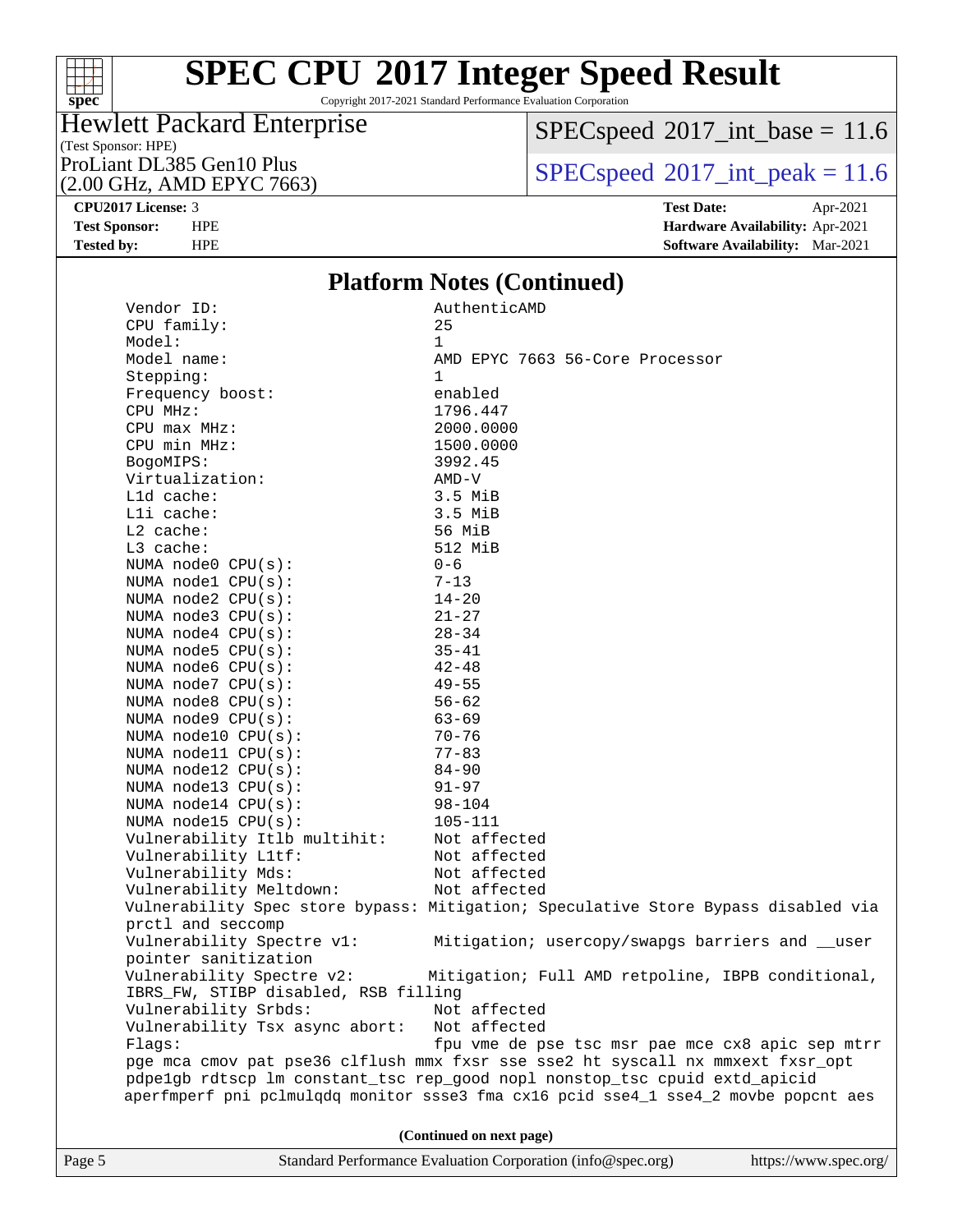Copyright 2017-2021 Standard Performance Evaluation Corporation

| <b>Hewlett Packard Enterprise</b>                                 |  |  |
|-------------------------------------------------------------------|--|--|
| (Test Sponsor: HPE)                                               |  |  |
| $D_{\text{rel}}$ iant DI 205 $C_{\text{rel}}$ 10 $D_{\text{rel}}$ |  |  |

(2.00 GHz, AMD EPYC 7663)

 $SPECspeed^{\circ}2017\_int\_base = 11.6$  $SPECspeed^{\circ}2017\_int\_base = 11.6$ 

ProLiant DL385 Gen10 Plus  $SPECspeed@2017\_int\_peak = 11.6$  $SPECspeed@2017\_int\_peak = 11.6$ 

### **[CPU2017 License:](http://www.spec.org/auto/cpu2017/Docs/result-fields.html#CPU2017License)** 3 **[Test Date:](http://www.spec.org/auto/cpu2017/Docs/result-fields.html#TestDate)** Apr-2021

**[spec](http://www.spec.org/)**

 $+\,$ H

**[Test Sponsor:](http://www.spec.org/auto/cpu2017/Docs/result-fields.html#TestSponsor)** HPE **[Hardware Availability:](http://www.spec.org/auto/cpu2017/Docs/result-fields.html#HardwareAvailability)** Apr-2021 **[Tested by:](http://www.spec.org/auto/cpu2017/Docs/result-fields.html#Testedby)** HPE **[Software Availability:](http://www.spec.org/auto/cpu2017/Docs/result-fields.html#SoftwareAvailability)** Mar-2021

### **[Platform Notes \(Continued\)](http://www.spec.org/auto/cpu2017/Docs/result-fields.html#PlatformNotes)**

 xsave avx f16c rdrand lahf\_lm cmp\_legacy svm extapic cr8\_legacy abm sse4a misalignsse 3dnowprefetch osvw ibs skinit wdt tce topoext perfctr\_core perfctr\_nb bpext perfctr\_llc mwaitx cpb cat\_l3 cdp\_l3 invpcid\_single hw\_pstate ssbd mba ibrs ibpb stibp vmmcall fsgsbase bmi1 avx2 smep bmi2 invpcid cqm rdt\_a rdseed adx smap clflushopt clwb sha\_ni xsaveopt xsavec xgetbv1 xsaves cqm\_llc cqm\_occup\_llc cqm\_mbm\_total cqm\_mbm\_local clzero irperf xsaveerptr wbnoinvd arat npt lbrv svm\_lock nrip\_save tsc\_scale vmcb\_clean flushbyasid decodeassists pausefilter pfthreshold v\_vmsave\_vmload vgif umip pku ospke vaes vpclmulqdq rdpid overflow\_recov succor smca

 /proc/cpuinfo cache data cache size : 512 KB

 From numactl --hardware WARNING: a numactl 'node' might or might not correspond to a physical chip. available: 16 nodes (0-15) node 0 cpus: 0 1 2 3 4 5 6 node 0 size: 128775 MB node 0 free: 128524 MB node 1 cpus: 7 8 9 10 11 12 13 node 1 size: 129022 MB node 1 free: 128850 MB node 2 cpus: 14 15 16 17 18 19 20 node 2 size: 129022 MB node 2 free: 128918 MB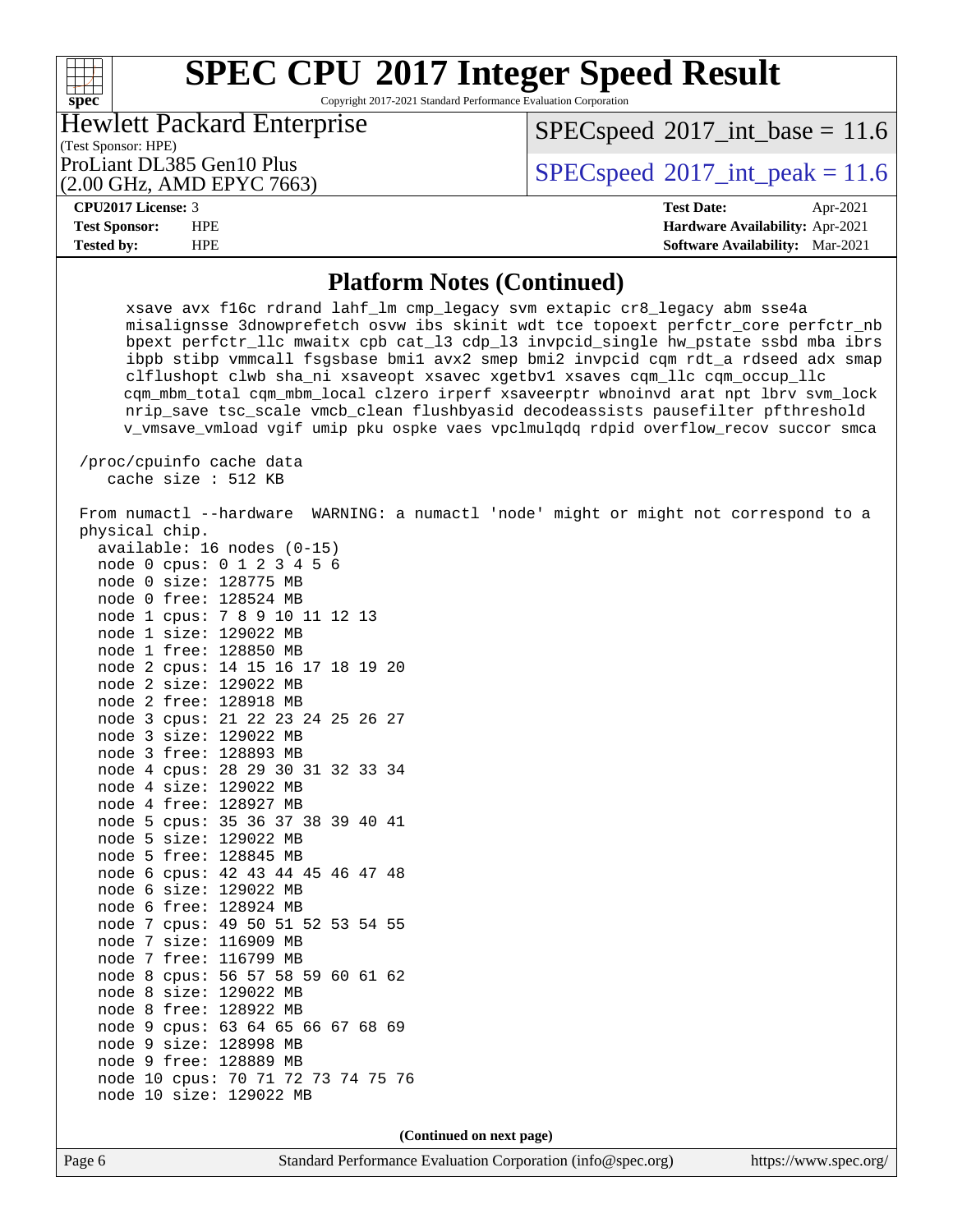

Copyright 2017-2021 Standard Performance Evaluation Corporation

## Hewlett Packard Enterprise

 $SPECspeed*2017\_int\_base = 11.6$  $SPECspeed*2017\_int\_base = 11.6$ 

(Test Sponsor: HPE)<br>ProLiant DL385 Gen10 Plus

(2.00 GHz, AMD EPYC 7663)

 $SPECspeed*2017\_int\_peak = 11.6$  $SPECspeed*2017\_int\_peak = 11.6$ 

**[CPU2017 License:](http://www.spec.org/auto/cpu2017/Docs/result-fields.html#CPU2017License)** 3 **[Test Date:](http://www.spec.org/auto/cpu2017/Docs/result-fields.html#TestDate)** Apr-2021 **[Test Sponsor:](http://www.spec.org/auto/cpu2017/Docs/result-fields.html#TestSponsor)** HPE **[Hardware Availability:](http://www.spec.org/auto/cpu2017/Docs/result-fields.html#HardwareAvailability)** Apr-2021 **[Tested by:](http://www.spec.org/auto/cpu2017/Docs/result-fields.html#Testedby)** HPE **[Software Availability:](http://www.spec.org/auto/cpu2017/Docs/result-fields.html#SoftwareAvailability)** Mar-2021

## **[Platform Notes \(Continued\)](http://www.spec.org/auto/cpu2017/Docs/result-fields.html#PlatformNotes)**

| 6:<br>11<br>11<br>11<br>7:<br>11<br>32<br>32<br>8:                       | 11<br>11<br>11<br>11<br>32<br>32 | 11<br>11<br>32                | 11<br>11<br>32 | 10<br>11<br>32 | 11<br>10<br>32 | 32<br>32<br>10 | 32<br>32<br>11 | 32<br>32<br>11           | 32<br>32<br>11 | 32<br>32<br>11 | 32<br>32<br>11 | 32<br>32<br>11 | 32<br>32<br>11 |  |
|--------------------------------------------------------------------------|----------------------------------|-------------------------------|----------------|----------------|----------------|----------------|----------------|--------------------------|----------------|----------------|----------------|----------------|----------------|--|
| 32<br>9:<br>32                                                           | 32<br>32                         | 32                            | 32             | 32             | 32             | 11             | 10             | 11                       | 11             | 11             | 11             | 11             | 11             |  |
| 32<br>10:<br>32                                                          | 32<br>32                         | 32                            | 32             | 32             | 32             | 11             | 11             | 10                       | 11             | 11             | 11             | 11             | 11             |  |
| 32<br>32<br>11:                                                          | 32<br>32                         | 32                            | 32             | 32             | 32             | 11             | 11             | 11                       | 10             | 11             | 11             | 11             | 11             |  |
| 12:<br>32<br>32                                                          | 32<br>32                         | 32                            | 32             | 32             | 32             | 11             | 11             | 11                       | 11             | 10             | 11             | 11             | 11             |  |
| 32<br>13:<br>32                                                          | 32                               | 32<br>32                      | 32             | 32             | 32             | 11             | 11             | 11                       | 11             | 11             | 10             | 11             | 11             |  |
| 32<br>32<br>14:                                                          | 32                               | 32<br>32                      | 32             | 32             | 32             | 11             | 11             | 11                       | 11             | 11             | 11             | 10             | 11             |  |
| 15:<br>32<br>32                                                          | 32<br>32                         | 32                            | 32             | 32             | 32             | 11             | 11             | 11                       | 11             | 11             | 11             | 11             | 10             |  |
| From /proc/meminfo<br>MemTotal:<br>HugePages_Total:<br>Hugepagesize:     |                                  | 2101215208 kB<br>0<br>2048 kB |                |                |                |                |                |                          |                |                |                |                |                |  |
| /sbin/tuned-adm active<br>Current active profile: throughput-performance |                                  |                               |                |                |                |                |                |                          |                |                |                |                |                |  |
| /sys/devices/system/cpu/cpu*/cpufreq/scaling_governor has<br>performance |                                  |                               |                |                |                |                |                |                          |                |                |                |                |                |  |
| /usr/bin/lsb_release -d                                                  |                                  |                               |                |                |                |                |                |                          |                |                |                |                |                |  |
|                                                                          |                                  |                               |                |                |                |                |                |                          |                |                |                |                |                |  |
|                                                                          |                                  |                               |                |                |                |                |                |                          |                |                |                |                |                |  |
|                                                                          |                                  |                               |                |                |                |                |                | (Continued on next page) |                |                |                |                |                |  |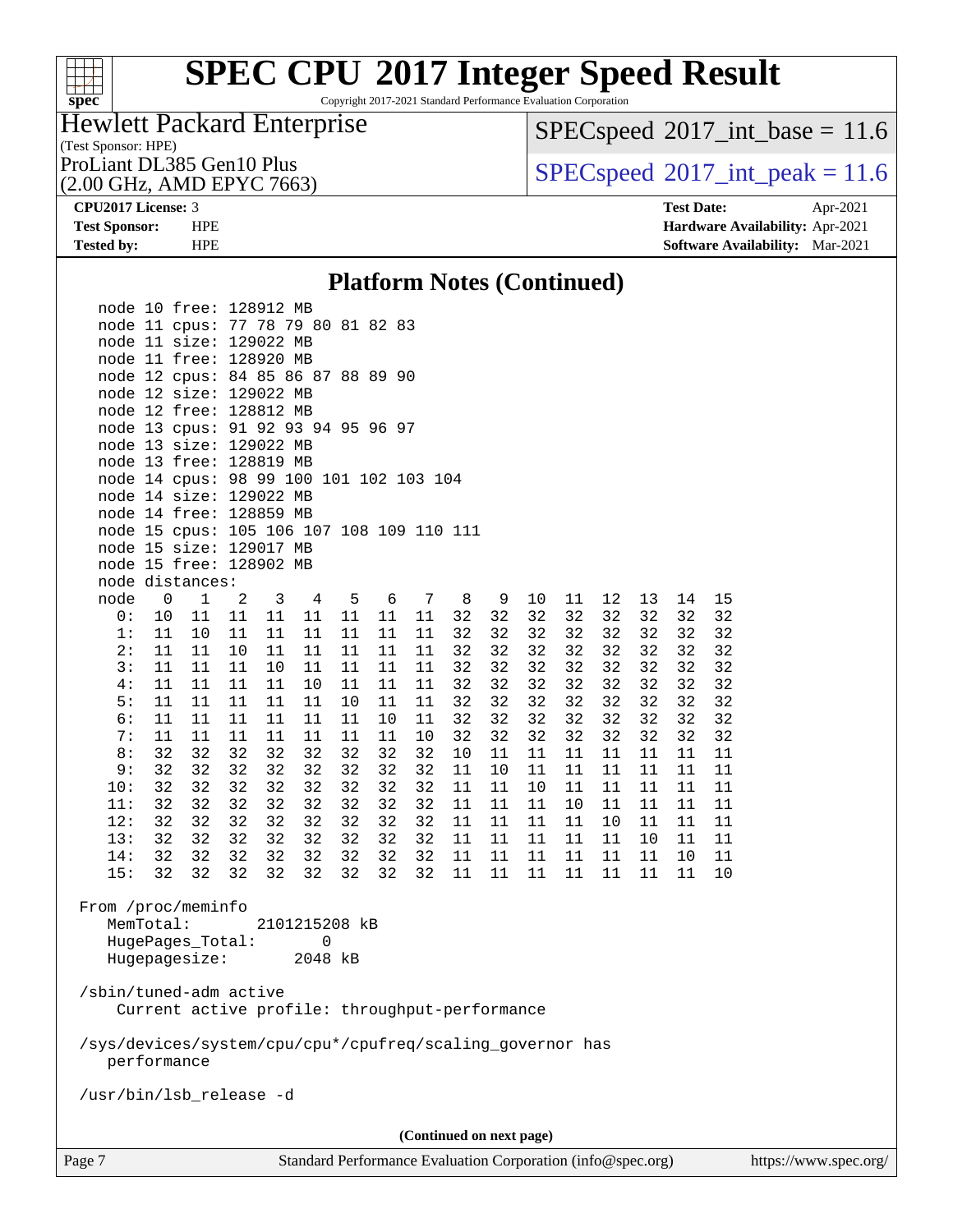Copyright 2017-2021 Standard Performance Evaluation Corporation

## (Test Sponsor: HPE) Hewlett Packard Enterprise

(2.00 GHz, AMD EPYC 7663)

 $SPECspeed^{\circ}2017\_int\_base = 11.6$  $SPECspeed^{\circ}2017\_int\_base = 11.6$ 

ProLiant DL385 Gen10 Plus  $SPEC speed@2017$ \_int\_peak = 11.6

**[spec](http://www.spec.org/)**

 $+\ +$ 

**[CPU2017 License:](http://www.spec.org/auto/cpu2017/Docs/result-fields.html#CPU2017License)** 3 **[Test Date:](http://www.spec.org/auto/cpu2017/Docs/result-fields.html#TestDate)** Apr-2021 **[Test Sponsor:](http://www.spec.org/auto/cpu2017/Docs/result-fields.html#TestSponsor)** HPE **[Hardware Availability:](http://www.spec.org/auto/cpu2017/Docs/result-fields.html#HardwareAvailability)** Apr-2021

### **[Tested by:](http://www.spec.org/auto/cpu2017/Docs/result-fields.html#Testedby)** HPE **[Software Availability:](http://www.spec.org/auto/cpu2017/Docs/result-fields.html#SoftwareAvailability)** Mar-2021 **[Platform Notes \(Continued\)](http://www.spec.org/auto/cpu2017/Docs/result-fields.html#PlatformNotes)** Ubuntu 20.04.1 LTS From /etc/\*release\* /etc/\*version\* debian\_version: bullseye/sid os-release: NAME="Ubuntu" VERSION="20.04.1 LTS (Focal Fossa)" ID=ubuntu ID\_LIKE=debian PRETTY\_NAME="Ubuntu 20.04.1 LTS" VERSION\_ID="20.04" HOME\_URL="[https://www.ubuntu.com/"](https://www.ubuntu.com/) SUPPORT\_URL="[https://help.ubuntu.com/"](https://help.ubuntu.com/) uname -a: Linux dl385g10v2 5.4.0-42-generic #46-Ubuntu SMP Fri Jul 10 00:24:02 UTC 2020 x86\_64 x86\_64 x86\_64 GNU/Linux Kernel self-reported vulnerability status: CVE-2018-12207 (iTLB Multihit): Not affected CVE-2018-3620 (L1 Terminal Fault): Not affected Microarchitectural Data Sampling: Not affected CVE-2017-5754 (Meltdown): Not affected CVE-2018-3639 (Speculative Store Bypass): Mitigation: Speculative Store Bypass disabled via prctl and seccomplex and the contract of the contract of the contract of the second seconds of the seconds of the second CVE-2017-5753 (Spectre variant 1): Mitigation: usercopy/swapgs barriers and \_\_user pointer sanitization CVE-2017-5715 (Spectre variant 2): Mitigation: Full AMD retpoline, IBPB: conditional, IBRS\_FW, STIBP: disabled, RSB filling CVE-2020-0543 (Special Register Buffer Data Sampling): Not affected CVE-2019-11135 (TSX Asynchronous Abort): Not affected run-level 5 Apr 1 12:23 SPEC is set to: /home/cpu2017\_B1 Filesystem Type Size Used Avail Use% Mounted on /dev/mapper/ubuntu--vg-ubuntu--lv ext4 182G 67G 106G 39% / From /sys/devices/virtual/dmi/id Vendor: HPE

 Product: ProLiant DL385 Gen10 Plus Product Family: ProLiant Serial: CN79340HC3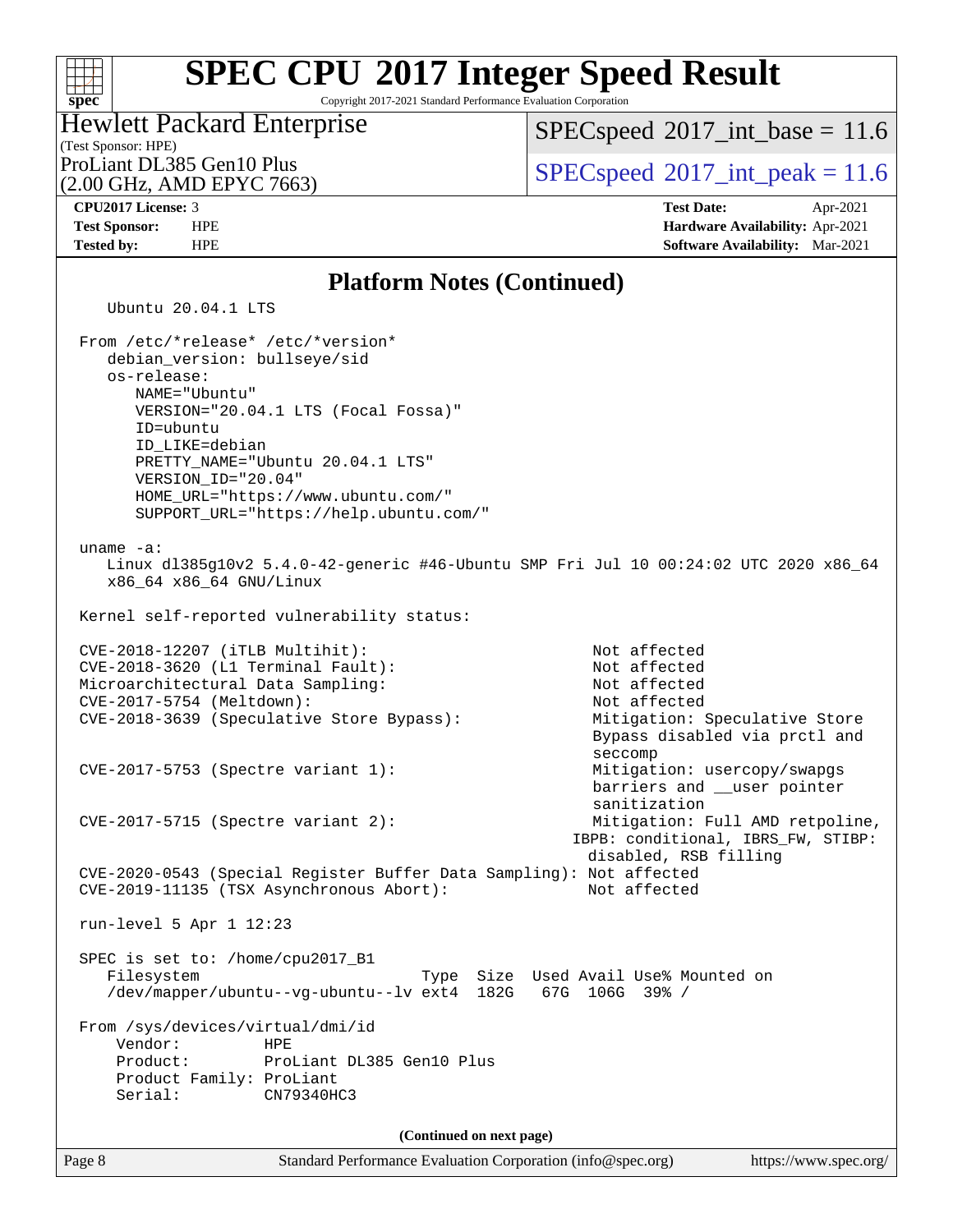Copyright 2017-2021 Standard Performance Evaluation Corporation

| <b>Hewlett Packard Enterprise</b> |
|-----------------------------------|
| (Test Sponsor: HPE)               |
| ProLiant DL385 Gen10 Plus         |

(2.00 GHz, AMD EPYC 7663)

 $SPECspeed^{\circ}2017\_int\_base = 11.6$  $SPECspeed^{\circ}2017\_int\_base = 11.6$ 

 $SPECspeed^{\circ}2017\_int\_peak = 11.6$  $SPECspeed^{\circ}2017\_int\_peak = 11.6$ 

**[spec](http://www.spec.org/)**

 $+\ +$ 

**[CPU2017 License:](http://www.spec.org/auto/cpu2017/Docs/result-fields.html#CPU2017License)** 3 **[Test Date:](http://www.spec.org/auto/cpu2017/Docs/result-fields.html#TestDate)** Apr-2021 **[Test Sponsor:](http://www.spec.org/auto/cpu2017/Docs/result-fields.html#TestSponsor)** HPE **[Hardware Availability:](http://www.spec.org/auto/cpu2017/Docs/result-fields.html#HardwareAvailability)** Apr-2021 **[Tested by:](http://www.spec.org/auto/cpu2017/Docs/result-fields.html#Testedby)** HPE **[Software Availability:](http://www.spec.org/auto/cpu2017/Docs/result-fields.html#SoftwareAvailability)** Mar-2021

## **[Platform Notes \(Continued\)](http://www.spec.org/auto/cpu2017/Docs/result-fields.html#PlatformNotes)**

Page 9 Standard Performance Evaluation Corporation [\(info@spec.org\)](mailto:info@spec.org) <https://www.spec.org/> Additional information from dmidecode follows. WARNING: Use caution when you interpret this section. The 'dmidecode' program reads system data which is "intended to allow hardware to be accurately determined", but the intent may not be met, as there are frequent changes to hardware, firmware, and the "DMTF SMBIOS" standard. Memory: 16x UNKNOWN M386AAG40AM3-CWE 128 GB 4 rank 3200 16x UNKNOWN NOT AVAILABLE BIOS: BIOS Vendor: HPE BIOS Version: A42 BIOS Date: 02/15/2021 BIOS Revision: 2.40 Firmware Revision: 2.40 (End of data from sysinfo program) **[Compiler Version Notes](http://www.spec.org/auto/cpu2017/Docs/result-fields.html#CompilerVersionNotes)** ============================================================================== C | 600.perlbench\_s(base, peak) 602.gcc\_s(base, peak) 605.mcf\_s(base, | peak) 625.x264\_s(base, peak) 657.xz\_s(base, peak) ------------------------------------------------------------------------------ AMD clang version 12.0.0 (CLANG: AOCC\_3.0.0-Build#78 2020\_12\_10) (based on LLVM Mirror.Version.12.0.0) Target: x86\_64-unknown-linux-gnu Thread model: posix InstalledDir: /opt/AMD/aocc-compiler-3.0.0/bin ------------------------------------------------------------------------------ ============================================================================== C++ | 620.omnetpp\_s(base, peak) 623.xalancbmk\_s(base, peak) | 631.deepsjeng\_s(base, peak) 641.leela\_s(base, peak) ------------------------------------------------------------------------------ AMD clang version 12.0.0 (CLANG: AOCC\_3.0.0-Build#78 2020\_12\_10) (based on LLVM Mirror.Version.12.0.0) Target: x86\_64-unknown-linux-gnu Thread model: posix InstalledDir: /opt/AMD/aocc-compiler-3.0.0/bin ------------------------------------------------------------------------------ ============================================================================== Fortran | 648.exchange2\_s(base, peak) ------------------------------------------------------------------------------ AMD clang version 12.0.0 (CLANG: AOCC\_3.0.0-Build#78 2020\_12\_10) (based on **(Continued on next page)**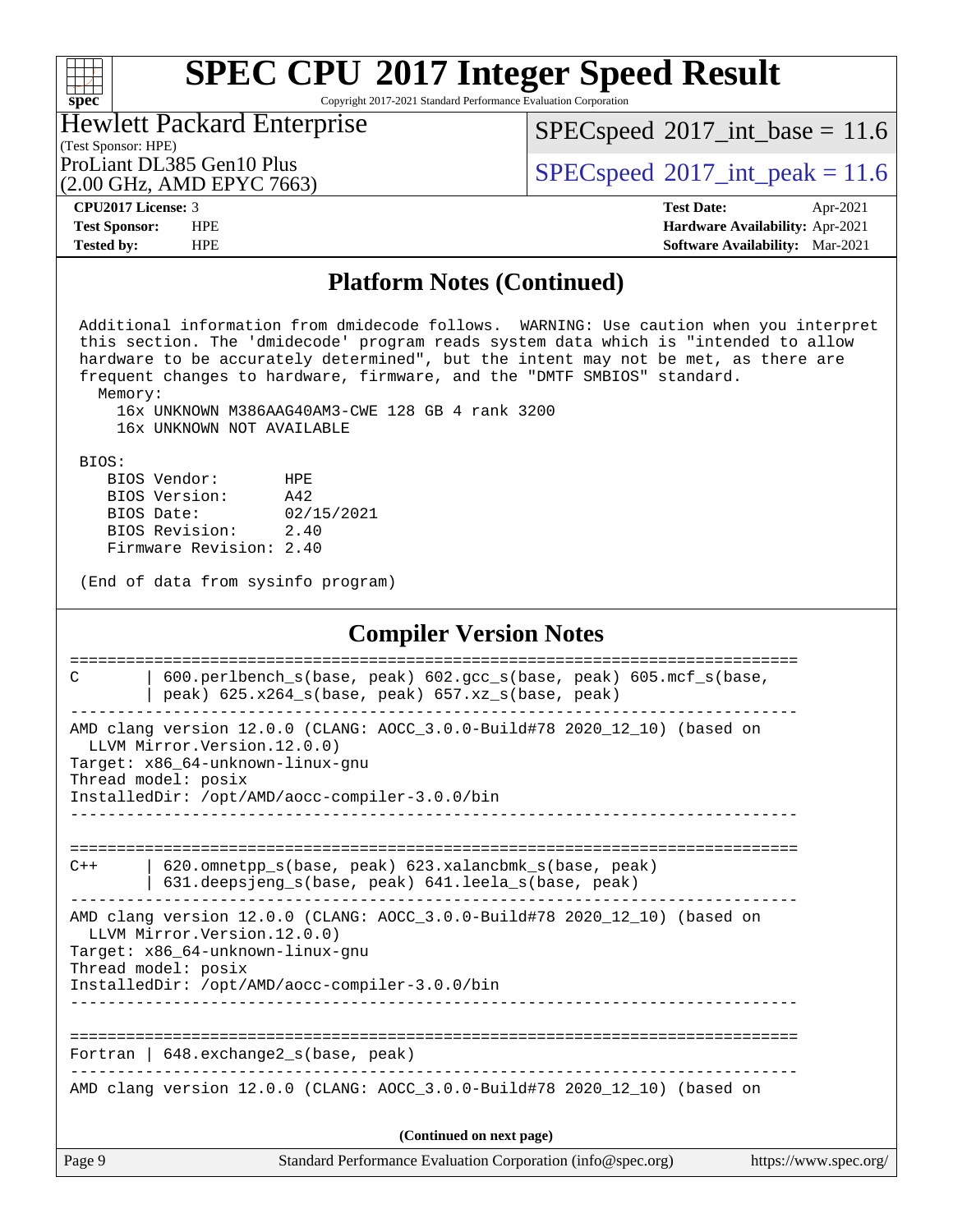## $+\ +$ **[spec](http://www.spec.org/)**

# **[SPEC CPU](http://www.spec.org/auto/cpu2017/Docs/result-fields.html#SPECCPU2017IntegerSpeedResult)[2017 Integer Speed Result](http://www.spec.org/auto/cpu2017/Docs/result-fields.html#SPECCPU2017IntegerSpeedResult)**

Copyright 2017-2021 Standard Performance Evaluation Corporation

### (Test Sponsor: HPE) Hewlett Packard Enterprise

 $SPECspeed^{\circledcirc}2017\_int\_base = 11.6$  $SPECspeed^{\circledcirc}2017\_int\_base = 11.6$ 

ProLiant DL385 Gen10 Plus  $SPEC speed@2017$ \_int\_peak = 11.6

(2.00 GHz, AMD EPYC 7663)

**[CPU2017 License:](http://www.spec.org/auto/cpu2017/Docs/result-fields.html#CPU2017License)** 3 **[Test Date:](http://www.spec.org/auto/cpu2017/Docs/result-fields.html#TestDate)** Apr-2021 **[Test Sponsor:](http://www.spec.org/auto/cpu2017/Docs/result-fields.html#TestSponsor)** HPE **[Hardware Availability:](http://www.spec.org/auto/cpu2017/Docs/result-fields.html#HardwareAvailability)** Apr-2021 **[Tested by:](http://www.spec.org/auto/cpu2017/Docs/result-fields.html#Testedby)** HPE **[Software Availability:](http://www.spec.org/auto/cpu2017/Docs/result-fields.html#SoftwareAvailability)** Mar-2021

## **[Compiler Version Notes \(Continued\)](http://www.spec.org/auto/cpu2017/Docs/result-fields.html#CompilerVersionNotes)**

 LLVM Mirror.Version.12.0.0) Target: x86\_64-unknown-linux-gnu Thread model: posix InstalledDir: /opt/AMD/aocc-compiler-3.0.0/bin ------------------------------------------------------------------------------

**[Base Compiler Invocation](http://www.spec.org/auto/cpu2017/Docs/result-fields.html#BaseCompilerInvocation)**

[C benchmarks](http://www.spec.org/auto/cpu2017/Docs/result-fields.html#Cbenchmarks): [clang](http://www.spec.org/cpu2017/results/res2021q2/cpu2017-20210524-26467.flags.html#user_CCbase_clang-c)

[C++ benchmarks:](http://www.spec.org/auto/cpu2017/Docs/result-fields.html#CXXbenchmarks) [clang++](http://www.spec.org/cpu2017/results/res2021q2/cpu2017-20210524-26467.flags.html#user_CXXbase_clang-cpp)

[Fortran benchmarks](http://www.spec.org/auto/cpu2017/Docs/result-fields.html#Fortranbenchmarks): [flang](http://www.spec.org/cpu2017/results/res2021q2/cpu2017-20210524-26467.flags.html#user_FCbase_flang)

## **[Base Portability Flags](http://www.spec.org/auto/cpu2017/Docs/result-fields.html#BasePortabilityFlags)**

 600.perlbench\_s: [-DSPEC\\_LINUX\\_X64](http://www.spec.org/cpu2017/results/res2021q2/cpu2017-20210524-26467.flags.html#b600.perlbench_s_basePORTABILITY_DSPEC_LINUX_X64) [-DSPEC\\_LP64](http://www.spec.org/cpu2017/results/res2021q2/cpu2017-20210524-26467.flags.html#b600.perlbench_s_baseEXTRA_PORTABILITY_DSPEC_LP64) 602.gcc\_s: [-DSPEC\\_LP64](http://www.spec.org/cpu2017/results/res2021q2/cpu2017-20210524-26467.flags.html#suite_baseEXTRA_PORTABILITY602_gcc_s_DSPEC_LP64) 605.mcf\_s: [-DSPEC\\_LP64](http://www.spec.org/cpu2017/results/res2021q2/cpu2017-20210524-26467.flags.html#suite_baseEXTRA_PORTABILITY605_mcf_s_DSPEC_LP64) 620.omnetpp\_s: [-DSPEC\\_LP64](http://www.spec.org/cpu2017/results/res2021q2/cpu2017-20210524-26467.flags.html#suite_baseEXTRA_PORTABILITY620_omnetpp_s_DSPEC_LP64) 623.xalancbmk\_s: [-DSPEC\\_LINUX](http://www.spec.org/cpu2017/results/res2021q2/cpu2017-20210524-26467.flags.html#b623.xalancbmk_s_basePORTABILITY_DSPEC_LINUX) [-DSPEC\\_LP64](http://www.spec.org/cpu2017/results/res2021q2/cpu2017-20210524-26467.flags.html#suite_baseEXTRA_PORTABILITY623_xalancbmk_s_DSPEC_LP64) 625.x264\_s: [-DSPEC\\_LP64](http://www.spec.org/cpu2017/results/res2021q2/cpu2017-20210524-26467.flags.html#suite_baseEXTRA_PORTABILITY625_x264_s_DSPEC_LP64) 631.deepsjeng\_s: [-DSPEC\\_LP64](http://www.spec.org/cpu2017/results/res2021q2/cpu2017-20210524-26467.flags.html#suite_baseEXTRA_PORTABILITY631_deepsjeng_s_DSPEC_LP64) 641.leela\_s: [-DSPEC\\_LP64](http://www.spec.org/cpu2017/results/res2021q2/cpu2017-20210524-26467.flags.html#suite_baseEXTRA_PORTABILITY641_leela_s_DSPEC_LP64) 648.exchange2\_s: [-DSPEC\\_LP64](http://www.spec.org/cpu2017/results/res2021q2/cpu2017-20210524-26467.flags.html#suite_baseEXTRA_PORTABILITY648_exchange2_s_DSPEC_LP64) 657.xz\_s: [-DSPEC\\_LP64](http://www.spec.org/cpu2017/results/res2021q2/cpu2017-20210524-26467.flags.html#suite_baseEXTRA_PORTABILITY657_xz_s_DSPEC_LP64)

## **[Base Optimization Flags](http://www.spec.org/auto/cpu2017/Docs/result-fields.html#BaseOptimizationFlags)**

[C benchmarks](http://www.spec.org/auto/cpu2017/Docs/result-fields.html#Cbenchmarks):

[-m64](http://www.spec.org/cpu2017/results/res2021q2/cpu2017-20210524-26467.flags.html#user_CCbase_F-m64) [-mno-adx](http://www.spec.org/cpu2017/results/res2021q2/cpu2017-20210524-26467.flags.html#user_CCbase_F-mno-adx) [-mno-sse4a](http://www.spec.org/cpu2017/results/res2021q2/cpu2017-20210524-26467.flags.html#user_CCbase_F-mno-sse4a) [-Wl,-allow-multiple-definition](http://www.spec.org/cpu2017/results/res2021q2/cpu2017-20210524-26467.flags.html#user_CCbase_F-allow-multiple-definition_970930b9380f536892d286f43fe3aa60143711811517403e860b887d69527ebeb0ce7f1b66302f2a87b3cab7b5adae5fa57fa46168627b86a7718b21636cd604) [-Wl,-mllvm -Wl,-enable-licm-vrp](http://www.spec.org/cpu2017/results/res2021q2/cpu2017-20210524-26467.flags.html#user_CCbase_F-enable-licm-vrp_65c4fc69039207ec88421e1591ba3bbf2ac715c2f390cac268ece6f40ae7757bd65f971ef38c9b70aedd2bf37e4037d3d64a7fe88db6aed78b6f244274772259) [-Wl,-mllvm -Wl,-region-vectorize](http://www.spec.org/cpu2017/results/res2021q2/cpu2017-20210524-26467.flags.html#user_CCbase_F-region-vectorize_fb6c6b5aa293c88efc6c7c2b52b20755e943585b1fe8658c35afef78727fff56e1a56891413c30e36b8e2a6f9a71126986319243e80eb6110b78b288f533c52b) [-Wl,-mllvm -Wl,-function-specialize](http://www.spec.org/cpu2017/results/res2021q2/cpu2017-20210524-26467.flags.html#user_CCbase_F-function-specialize_7e7e661e57922243ee67c9a1251cb8910e607325179a0ce7f2884e09a6f5d4a5ef0ae4f37e8a2a11c95fc48e931f06dc2b6016f14b511fcb441e048bef1b065a) [-Wl,-mllvm -Wl,-align-all-nofallthru-blocks=6](http://www.spec.org/cpu2017/results/res2021q2/cpu2017-20210524-26467.flags.html#user_CCbase_F-align-all-nofallthru-blocks) [-Wl,-mllvm -Wl,-reduce-array-computations=3](http://www.spec.org/cpu2017/results/res2021q2/cpu2017-20210524-26467.flags.html#user_CCbase_F-reduce-array-computations_b882aefe7a5dda4e33149f6299762b9a720dace3e498e13756f4c04e5a19edf5315c1f3993de2e61ec41e8c206231f84e05da7040e1bb5d69ba27d10a12507e4) [-O3](http://www.spec.org/cpu2017/results/res2021q2/cpu2017-20210524-26467.flags.html#user_CCbase_F-O3) [-march=znver3](http://www.spec.org/cpu2017/results/res2021q2/cpu2017-20210524-26467.flags.html#user_CCbase_aocc-march) [-fveclib=AMDLIBM](http://www.spec.org/cpu2017/results/res2021q2/cpu2017-20210524-26467.flags.html#user_CCbase_F-fveclib) [-ffast-math](http://www.spec.org/cpu2017/results/res2021q2/cpu2017-20210524-26467.flags.html#user_CCbase_aocc-ffast-math) [-flto](http://www.spec.org/cpu2017/results/res2021q2/cpu2017-20210524-26467.flags.html#user_CCbase_aocc-flto) [-fstruct-layout=5](http://www.spec.org/cpu2017/results/res2021q2/cpu2017-20210524-26467.flags.html#user_CCbase_F-struct-layout) [-mllvm -unroll-threshold=50](http://www.spec.org/cpu2017/results/res2021q2/cpu2017-20210524-26467.flags.html#user_CCbase_F-unroll-threshold_458874500b2c105d6d5cb4d7a611c40e2b16e9e3d26b355fea72d644c3673b4de4b3932662f0ed3dbec75c491a13da2d2ca81180bd779dc531083ef1e1e549dc) [-mllvm -inline-threshold=1000](http://www.spec.org/cpu2017/results/res2021q2/cpu2017-20210524-26467.flags.html#user_CCbase_F-inline-threshold_b7832241b0a6397e4ecdbaf0eb7defdc10f885c2a282fa3240fdc99844d543fda39cf8a4a9dccf68cf19b5438ac3b455264f478df15da0f4988afa40d8243bab) [-fremap-arrays](http://www.spec.org/cpu2017/results/res2021q2/cpu2017-20210524-26467.flags.html#user_CCbase_F-fremap-arrays) [-mllvm -function-specialize](http://www.spec.org/cpu2017/results/res2021q2/cpu2017-20210524-26467.flags.html#user_CCbase_F-function-specialize_233b3bdba86027f1b094368157e481c5bc59f40286dc25bfadc1858dcd5745c24fd30d5f188710db7fea399bcc9f44a80b3ce3aacc70a8870250c3ae5e1f35b8) [-flv-function-specialization](http://www.spec.org/cpu2017/results/res2021q2/cpu2017-20210524-26467.flags.html#user_CCbase_F-flv-function-specialization)

| Page 10 | Standard Performance Evaluation Corporation (info@spec.org) | https://www.spec.org/ |
|---------|-------------------------------------------------------------|-----------------------|
|         |                                                             |                       |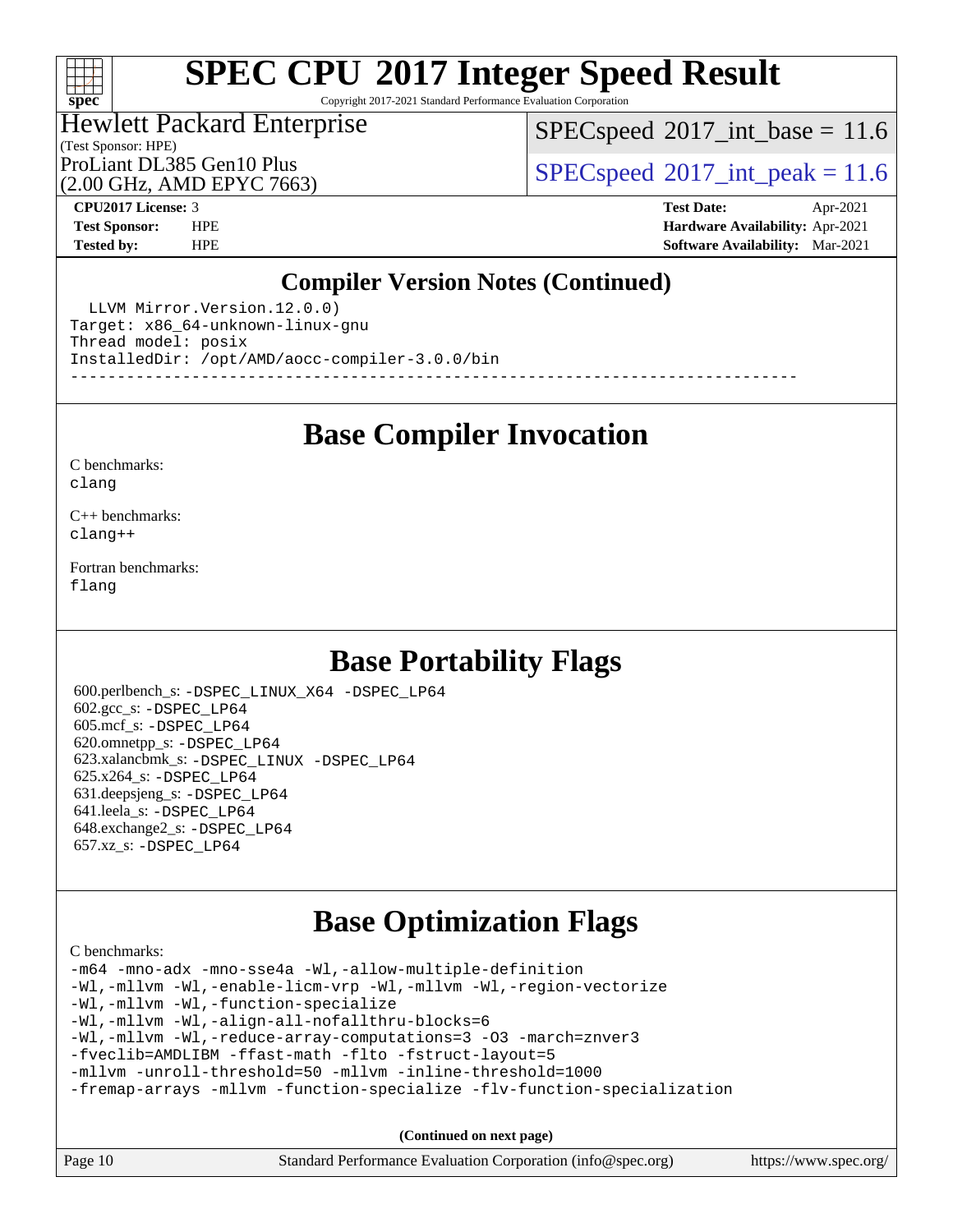## $\begin{matrix} & \ + \ + \end{matrix}$ **[spec](http://www.spec.org/)**

# **[SPEC CPU](http://www.spec.org/auto/cpu2017/Docs/result-fields.html#SPECCPU2017IntegerSpeedResult)[2017 Integer Speed Result](http://www.spec.org/auto/cpu2017/Docs/result-fields.html#SPECCPU2017IntegerSpeedResult)**

Copyright 2017-2021 Standard Performance Evaluation Corporation

### (Test Sponsor: HPE) Hewlett Packard Enterprise

 $SPECspeed^{\circ}2017\_int\_base = 11.6$  $SPECspeed^{\circ}2017\_int\_base = 11.6$ 

ProLiant DL385 Gen10 Plus  $SPEC speed@2017$ \_int\_peak = 11.6

(2.00 GHz, AMD EPYC 7663)

**[CPU2017 License:](http://www.spec.org/auto/cpu2017/Docs/result-fields.html#CPU2017License)** 3 **[Test Date:](http://www.spec.org/auto/cpu2017/Docs/result-fields.html#TestDate)** Apr-2021 **[Test Sponsor:](http://www.spec.org/auto/cpu2017/Docs/result-fields.html#TestSponsor)** HPE **[Hardware Availability:](http://www.spec.org/auto/cpu2017/Docs/result-fields.html#HardwareAvailability)** Apr-2021 **[Tested by:](http://www.spec.org/auto/cpu2017/Docs/result-fields.html#Testedby)** HPE **[Software Availability:](http://www.spec.org/auto/cpu2017/Docs/result-fields.html#SoftwareAvailability)** Mar-2021

## **[Base Optimization Flags \(Continued\)](http://www.spec.org/auto/cpu2017/Docs/result-fields.html#BaseOptimizationFlags)**

[C benchmarks](http://www.spec.org/auto/cpu2017/Docs/result-fields.html#Cbenchmarks) (continued):

[-mllvm -enable-gvn-hoist](http://www.spec.org/cpu2017/results/res2021q2/cpu2017-20210524-26467.flags.html#user_CCbase_F-enable-gvn-hoist_e5856354646dd6ca1333a0ad99b817e4cf8932b91b82809fd8fd47ceff7b22a89eba5c98fd3e3fa5200368fd772cec3dd56abc3c8f7b655a71b9f9848dddedd5) [-mllvm -global-vectorize-slp=true](http://www.spec.org/cpu2017/results/res2021q2/cpu2017-20210524-26467.flags.html#user_CCbase_F-global-vectorize-slp_f701c289ed3fc79483844cad3672606d268e3123d2651e764a36e57810b634b30ff7af25c43ce4288d0e4c1cc47ba156fce6ed971bc0d0e53c4c557f353d3dec) [-mllvm -enable-licm-vrp](http://www.spec.org/cpu2017/results/res2021q2/cpu2017-20210524-26467.flags.html#user_CCbase_F-enable-licm-vrp_82fd83574dee81d8c8043a1355024a53ba7c23d449242d72368fd778ae4cd8625fb6c8e473e88c632367ccc13b0c321b9a13b8db897fcfc1592cf0205fd356b5) [-mllvm -reduce-array-computations=3](http://www.spec.org/cpu2017/results/res2021q2/cpu2017-20210524-26467.flags.html#user_CCbase_F-reduce-array-computations) [-z muldefs](http://www.spec.org/cpu2017/results/res2021q2/cpu2017-20210524-26467.flags.html#user_CCbase_aocc-muldefs) [-DSPEC\\_OPENMP](http://www.spec.org/cpu2017/results/res2021q2/cpu2017-20210524-26467.flags.html#suite_CCbase_DSPEC_OPENMP) [-fopenmp](http://www.spec.org/cpu2017/results/res2021q2/cpu2017-20210524-26467.flags.html#user_CCbase_aocc-fopenmp) [-fopenmp=libomp](http://www.spec.org/cpu2017/results/res2021q2/cpu2017-20210524-26467.flags.html#user_CCbase_aocc-fopenmp_3eb6ab80166bcc84161ff8c20c8d5bc344f88119f45620444596454f7d72e99b7a0ceefc2d1b4d190bd07306bbfdfc20f11f5a2dc69c9b03c72239f8406741c3) [-lomp](http://www.spec.org/cpu2017/results/res2021q2/cpu2017-20210524-26467.flags.html#user_CCbase_F-lomp) [-lamdlibm](http://www.spec.org/cpu2017/results/res2021q2/cpu2017-20210524-26467.flags.html#user_CCbase_F-lamdlibm) [-ljemalloc](http://www.spec.org/cpu2017/results/res2021q2/cpu2017-20210524-26467.flags.html#user_CCbase_jemalloc-lib) [-lflang](http://www.spec.org/cpu2017/results/res2021q2/cpu2017-20210524-26467.flags.html#user_CCbase_F-lflang) [-lflangrti](http://www.spec.org/cpu2017/results/res2021q2/cpu2017-20210524-26467.flags.html#user_CCbase_F-lflangrti)

[C++ benchmarks:](http://www.spec.org/auto/cpu2017/Docs/result-fields.html#CXXbenchmarks)

[-m64](http://www.spec.org/cpu2017/results/res2021q2/cpu2017-20210524-26467.flags.html#user_CXXbase_F-m64) [-std=c++98](http://www.spec.org/cpu2017/results/res2021q2/cpu2017-20210524-26467.flags.html#user_CXXbase_std-cpp) [-mno-adx](http://www.spec.org/cpu2017/results/res2021q2/cpu2017-20210524-26467.flags.html#user_CXXbase_F-mno-adx) [-mno-sse4a](http://www.spec.org/cpu2017/results/res2021q2/cpu2017-20210524-26467.flags.html#user_CXXbase_F-mno-sse4a) [-Wl,-mllvm -Wl,-do-block-reorder=aggressive](http://www.spec.org/cpu2017/results/res2021q2/cpu2017-20210524-26467.flags.html#user_CXXbase_F-do-block-reorder_5f74e61ee573767a7a801151b896942f7b82b19d6cd9bf8ce970c1e994a093b9201db6c2ab0fa62493e8c1b02c988fb29421a5aa214bf67b5398dfa89747b1b3) [-Wl,-mllvm -Wl,-region-vectorize](http://www.spec.org/cpu2017/results/res2021q2/cpu2017-20210524-26467.flags.html#user_CXXbase_F-region-vectorize_fb6c6b5aa293c88efc6c7c2b52b20755e943585b1fe8658c35afef78727fff56e1a56891413c30e36b8e2a6f9a71126986319243e80eb6110b78b288f533c52b) [-Wl,-mllvm -Wl,-function-specialize](http://www.spec.org/cpu2017/results/res2021q2/cpu2017-20210524-26467.flags.html#user_CXXbase_F-function-specialize_7e7e661e57922243ee67c9a1251cb8910e607325179a0ce7f2884e09a6f5d4a5ef0ae4f37e8a2a11c95fc48e931f06dc2b6016f14b511fcb441e048bef1b065a) [-Wl,-mllvm -Wl,-align-all-nofallthru-blocks=6](http://www.spec.org/cpu2017/results/res2021q2/cpu2017-20210524-26467.flags.html#user_CXXbase_F-align-all-nofallthru-blocks) [-Wl,-mllvm -Wl,-reduce-array-computations=3](http://www.spec.org/cpu2017/results/res2021q2/cpu2017-20210524-26467.flags.html#user_CXXbase_F-reduce-array-computations_b882aefe7a5dda4e33149f6299762b9a720dace3e498e13756f4c04e5a19edf5315c1f3993de2e61ec41e8c206231f84e05da7040e1bb5d69ba27d10a12507e4) [-O3](http://www.spec.org/cpu2017/results/res2021q2/cpu2017-20210524-26467.flags.html#user_CXXbase_F-O3) [-march=znver3](http://www.spec.org/cpu2017/results/res2021q2/cpu2017-20210524-26467.flags.html#user_CXXbase_aocc-march) [-fveclib=AMDLIBM](http://www.spec.org/cpu2017/results/res2021q2/cpu2017-20210524-26467.flags.html#user_CXXbase_F-fveclib) [-ffast-math](http://www.spec.org/cpu2017/results/res2021q2/cpu2017-20210524-26467.flags.html#user_CXXbase_aocc-ffast-math) [-flto](http://www.spec.org/cpu2017/results/res2021q2/cpu2017-20210524-26467.flags.html#user_CXXbase_aocc-flto) [-mllvm -enable-partial-unswitch](http://www.spec.org/cpu2017/results/res2021q2/cpu2017-20210524-26467.flags.html#user_CXXbase_F-enable-partial-unswitch_6e1c33f981d77963b1eaf834973128a7f33ce3f8e27f54689656697a35e89dcc875281e0e6283d043e32f367dcb605ba0e307a92e830f7e326789fa6c61b35d3) [-mllvm -unroll-threshold=100](http://www.spec.org/cpu2017/results/res2021q2/cpu2017-20210524-26467.flags.html#user_CXXbase_F-unroll-threshold) [-finline-aggressive](http://www.spec.org/cpu2017/results/res2021q2/cpu2017-20210524-26467.flags.html#user_CXXbase_F-finline-aggressive) [-flv-function-specialization](http://www.spec.org/cpu2017/results/res2021q2/cpu2017-20210524-26467.flags.html#user_CXXbase_F-flv-function-specialization) [-mllvm -loop-unswitch-threshold=200000](http://www.spec.org/cpu2017/results/res2021q2/cpu2017-20210524-26467.flags.html#user_CXXbase_F-loop-unswitch-threshold_f9a82ae3270e55b5fbf79d0d96ee93606b73edbbe527d20b18b7bff1a3a146ad50cfc7454c5297978340ae9213029016a7d16221274d672d3f7f42ed25274e1d) [-mllvm -reroll-loops](http://www.spec.org/cpu2017/results/res2021q2/cpu2017-20210524-26467.flags.html#user_CXXbase_F-reroll-loops) [-mllvm -aggressive-loop-unswitch](http://www.spec.org/cpu2017/results/res2021q2/cpu2017-20210524-26467.flags.html#user_CXXbase_F-aggressive-loop-unswitch_abd8177005d493f9a81f88ae32814acdc0422950e54bc53b0605c538e2e7549eb43d48c826089056b98aa2f0c142dc7ed1401fa1c97db9286a8c3ff748437b59) [-mllvm -extra-vectorizer-passes](http://www.spec.org/cpu2017/results/res2021q2/cpu2017-20210524-26467.flags.html#user_CXXbase_F-extra-vectorizer-passes_4bb9f90681e045f5ce38050c5c48e52c5a95ed819cbc44e12f6b389a91a38f1bfb7d9f51b06906bf2bd7ccd881019f6383c418982c71e3a142c10a060056d555) [-mllvm -reduce-array-computations=3](http://www.spec.org/cpu2017/results/res2021q2/cpu2017-20210524-26467.flags.html#user_CXXbase_F-reduce-array-computations) [-mllvm -global-vectorize-slp=true](http://www.spec.org/cpu2017/results/res2021q2/cpu2017-20210524-26467.flags.html#user_CXXbase_F-global-vectorize-slp_f701c289ed3fc79483844cad3672606d268e3123d2651e764a36e57810b634b30ff7af25c43ce4288d0e4c1cc47ba156fce6ed971bc0d0e53c4c557f353d3dec) [-mllvm -convert-pow-exp-to-int=false](http://www.spec.org/cpu2017/results/res2021q2/cpu2017-20210524-26467.flags.html#user_CXXbase_F-convert-pow-exp-to-int_48075d7f300181d7350b7c152e089ba974e4acf53c583458eae87b0ecd6f9aa5a8546e2797aca77a784d497b972647cfd65b81c02996ee1106af5ba1043433c1) [-z muldefs](http://www.spec.org/cpu2017/results/res2021q2/cpu2017-20210524-26467.flags.html#user_CXXbase_aocc-muldefs) [-mllvm -do-block-reorder=aggressive](http://www.spec.org/cpu2017/results/res2021q2/cpu2017-20210524-26467.flags.html#user_CXXbase_F-do-block-reorder) [-fvirtual-function-elimination](http://www.spec.org/cpu2017/results/res2021q2/cpu2017-20210524-26467.flags.html#user_CXXbase_F-fvirtual-function-elimination) [-fvisibility=hidden](http://www.spec.org/cpu2017/results/res2021q2/cpu2017-20210524-26467.flags.html#user_CXXbase_F-fvisibility) [-DSPEC\\_OPENMP](http://www.spec.org/cpu2017/results/res2021q2/cpu2017-20210524-26467.flags.html#suite_CXXbase_DSPEC_OPENMP) [-fopenmp](http://www.spec.org/cpu2017/results/res2021q2/cpu2017-20210524-26467.flags.html#user_CXXbase_aocc-fopenmp) [-fopenmp=libomp](http://www.spec.org/cpu2017/results/res2021q2/cpu2017-20210524-26467.flags.html#user_CXXbase_aocc-fopenmp_3eb6ab80166bcc84161ff8c20c8d5bc344f88119f45620444596454f7d72e99b7a0ceefc2d1b4d190bd07306bbfdfc20f11f5a2dc69c9b03c72239f8406741c3) [-lomp](http://www.spec.org/cpu2017/results/res2021q2/cpu2017-20210524-26467.flags.html#user_CXXbase_F-lomp) [-lamdlibm](http://www.spec.org/cpu2017/results/res2021q2/cpu2017-20210524-26467.flags.html#user_CXXbase_F-lamdlibm) [-ljemalloc](http://www.spec.org/cpu2017/results/res2021q2/cpu2017-20210524-26467.flags.html#user_CXXbase_jemalloc-lib) [-lflang](http://www.spec.org/cpu2017/results/res2021q2/cpu2017-20210524-26467.flags.html#user_CXXbase_F-lflang) [-lflangrti](http://www.spec.org/cpu2017/results/res2021q2/cpu2017-20210524-26467.flags.html#user_CXXbase_F-lflangrti)

### [Fortran benchmarks](http://www.spec.org/auto/cpu2017/Docs/result-fields.html#Fortranbenchmarks):

[-m64](http://www.spec.org/cpu2017/results/res2021q2/cpu2017-20210524-26467.flags.html#user_FCbase_F-m64) [-mno-adx](http://www.spec.org/cpu2017/results/res2021q2/cpu2017-20210524-26467.flags.html#user_FCbase_F-mno-adx) [-mno-sse4a](http://www.spec.org/cpu2017/results/res2021q2/cpu2017-20210524-26467.flags.html#user_FCbase_F-mno-sse4a) [-Wl,-mllvm -Wl,-inline-recursion=4](http://www.spec.org/cpu2017/results/res2021q2/cpu2017-20210524-26467.flags.html#user_FCbase_F-inline-recursion) [-Wl,-mllvm -Wl,-lsr-in-nested-loop](http://www.spec.org/cpu2017/results/res2021q2/cpu2017-20210524-26467.flags.html#user_FCbase_F-lsr-in-nested-loop) [-Wl,-mllvm -Wl,-enable-iv-split](http://www.spec.org/cpu2017/results/res2021q2/cpu2017-20210524-26467.flags.html#user_FCbase_F-enable-iv-split) [-Wl,-mllvm -Wl,-region-vectorize](http://www.spec.org/cpu2017/results/res2021q2/cpu2017-20210524-26467.flags.html#user_FCbase_F-region-vectorize_fb6c6b5aa293c88efc6c7c2b52b20755e943585b1fe8658c35afef78727fff56e1a56891413c30e36b8e2a6f9a71126986319243e80eb6110b78b288f533c52b) [-Wl,-mllvm -Wl,-function-specialize](http://www.spec.org/cpu2017/results/res2021q2/cpu2017-20210524-26467.flags.html#user_FCbase_F-function-specialize_7e7e661e57922243ee67c9a1251cb8910e607325179a0ce7f2884e09a6f5d4a5ef0ae4f37e8a2a11c95fc48e931f06dc2b6016f14b511fcb441e048bef1b065a) [-Wl,-mllvm -Wl,-align-all-nofallthru-blocks=6](http://www.spec.org/cpu2017/results/res2021q2/cpu2017-20210524-26467.flags.html#user_FCbase_F-align-all-nofallthru-blocks) [-Wl,-mllvm -Wl,-reduce-array-computations=3](http://www.spec.org/cpu2017/results/res2021q2/cpu2017-20210524-26467.flags.html#user_FCbase_F-reduce-array-computations_b882aefe7a5dda4e33149f6299762b9a720dace3e498e13756f4c04e5a19edf5315c1f3993de2e61ec41e8c206231f84e05da7040e1bb5d69ba27d10a12507e4) [-O3](http://www.spec.org/cpu2017/results/res2021q2/cpu2017-20210524-26467.flags.html#user_FCbase_F-O3) [-march=znver3](http://www.spec.org/cpu2017/results/res2021q2/cpu2017-20210524-26467.flags.html#user_FCbase_aocc-march) [-fveclib=AMDLIBM](http://www.spec.org/cpu2017/results/res2021q2/cpu2017-20210524-26467.flags.html#user_FCbase_F-fveclib) [-ffast-math](http://www.spec.org/cpu2017/results/res2021q2/cpu2017-20210524-26467.flags.html#user_FCbase_aocc-ffast-math) [-flto](http://www.spec.org/cpu2017/results/res2021q2/cpu2017-20210524-26467.flags.html#user_FCbase_aocc-flto) [-z muldefs](http://www.spec.org/cpu2017/results/res2021q2/cpu2017-20210524-26467.flags.html#user_FCbase_aocc-muldefs) [-mllvm -unroll-aggressive](http://www.spec.org/cpu2017/results/res2021q2/cpu2017-20210524-26467.flags.html#user_FCbase_F-unroll-aggressive) [-mllvm -unroll-threshold=150](http://www.spec.org/cpu2017/results/res2021q2/cpu2017-20210524-26467.flags.html#user_FCbase_F-unroll-threshold_3352736ce55666ed13437f5f5fd6693920e68d4dfd26bba42492bb1c46b6d7692ff5ba7bd4d2ebdab48d140ca981a39154ff0664b4d322a66fc3d1aafa4d7ffe) [-DSPEC\\_OPENMP](http://www.spec.org/cpu2017/results/res2021q2/cpu2017-20210524-26467.flags.html#suite_FCbase_DSPEC_OPENMP) [-fopenmp](http://www.spec.org/cpu2017/results/res2021q2/cpu2017-20210524-26467.flags.html#user_FCbase_aocc-fopenmp) [-fopenmp=libomp](http://www.spec.org/cpu2017/results/res2021q2/cpu2017-20210524-26467.flags.html#user_FCbase_aocc-fopenmp_3eb6ab80166bcc84161ff8c20c8d5bc344f88119f45620444596454f7d72e99b7a0ceefc2d1b4d190bd07306bbfdfc20f11f5a2dc69c9b03c72239f8406741c3) [-lomp](http://www.spec.org/cpu2017/results/res2021q2/cpu2017-20210524-26467.flags.html#user_FCbase_F-lomp) [-lamdlibm](http://www.spec.org/cpu2017/results/res2021q2/cpu2017-20210524-26467.flags.html#user_FCbase_F-lamdlibm) [-ljemalloc](http://www.spec.org/cpu2017/results/res2021q2/cpu2017-20210524-26467.flags.html#user_FCbase_jemalloc-lib) [-lflang](http://www.spec.org/cpu2017/results/res2021q2/cpu2017-20210524-26467.flags.html#user_FCbase_F-lflang) [-lflangrti](http://www.spec.org/cpu2017/results/res2021q2/cpu2017-20210524-26467.flags.html#user_FCbase_F-lflangrti)

## **[Base Other Flags](http://www.spec.org/auto/cpu2017/Docs/result-fields.html#BaseOtherFlags)**

[C benchmarks](http://www.spec.org/auto/cpu2017/Docs/result-fields.html#Cbenchmarks):

[-Wno-unused-command-line-argument](http://www.spec.org/cpu2017/results/res2021q2/cpu2017-20210524-26467.flags.html#user_CCbase_F-Wno-unused-command-line-argument) [-Wno-return-type](http://www.spec.org/cpu2017/results/res2021q2/cpu2017-20210524-26467.flags.html#user_CCbase_F-Waocc-no-return-type)

[C++ benchmarks:](http://www.spec.org/auto/cpu2017/Docs/result-fields.html#CXXbenchmarks) [-Wno-unused-command-line-argument](http://www.spec.org/cpu2017/results/res2021q2/cpu2017-20210524-26467.flags.html#user_CXXbase_F-Wno-unused-command-line-argument) [-Wno-return-type](http://www.spec.org/cpu2017/results/res2021q2/cpu2017-20210524-26467.flags.html#user_CXXbase_F-Waocc-no-return-type)

### [Fortran benchmarks](http://www.spec.org/auto/cpu2017/Docs/result-fields.html#Fortranbenchmarks):

[-Wno-return-type](http://www.spec.org/cpu2017/results/res2021q2/cpu2017-20210524-26467.flags.html#user_FCbase_F-Waocc-no-return-type)

Page 11 Standard Performance Evaluation Corporation [\(info@spec.org\)](mailto:info@spec.org) <https://www.spec.org/>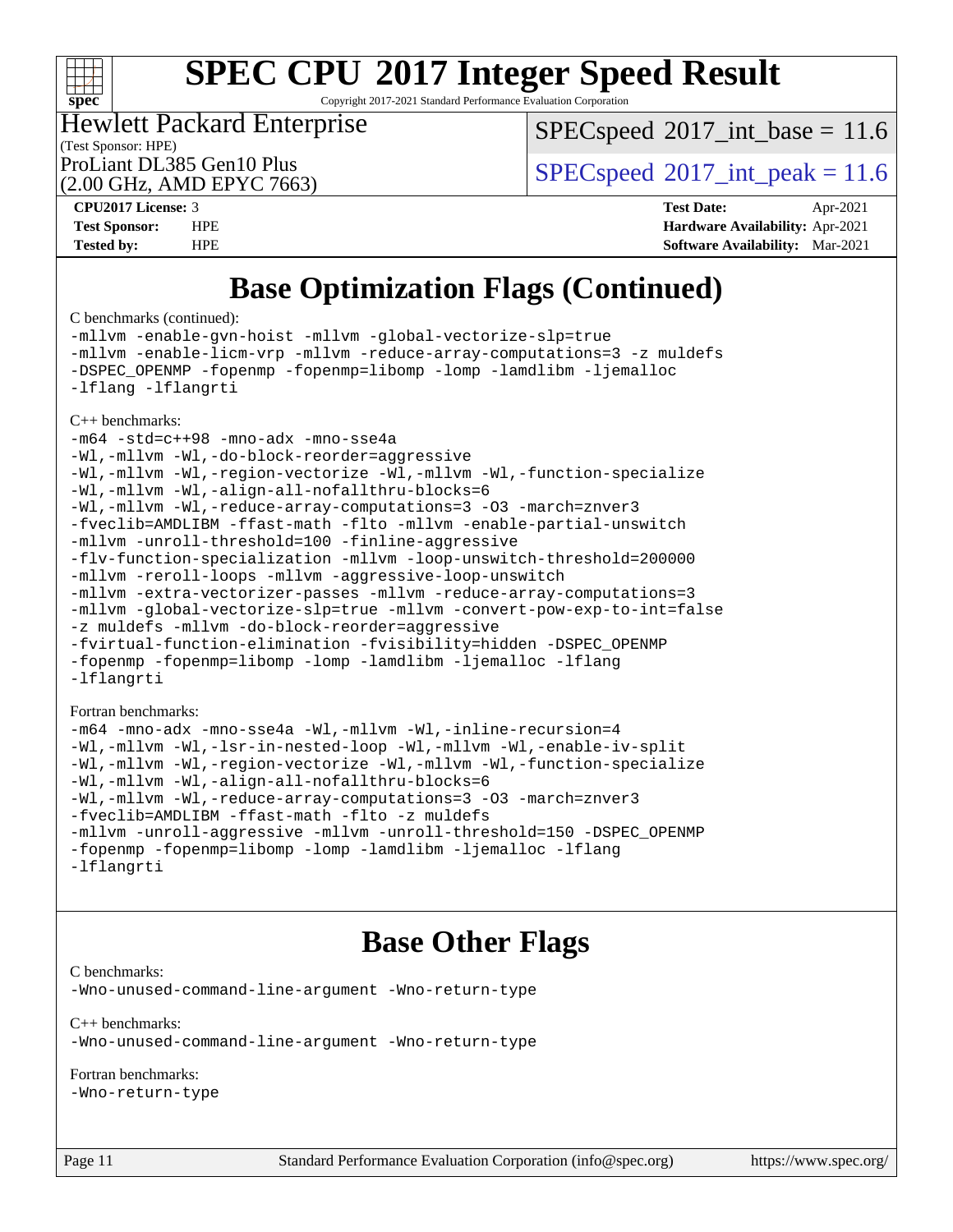## $\pm\pm\prime$ **[spec](http://www.spec.org/)**

# **[SPEC CPU](http://www.spec.org/auto/cpu2017/Docs/result-fields.html#SPECCPU2017IntegerSpeedResult)[2017 Integer Speed Result](http://www.spec.org/auto/cpu2017/Docs/result-fields.html#SPECCPU2017IntegerSpeedResult)**

Copyright 2017-2021 Standard Performance Evaluation Corporation

## (Test Sponsor: HPE) Hewlett Packard Enterprise (2.00 GHz, AMD EPYC 7663)

 $SPECspeed^{\circ}2017\_int\_base = 11.6$  $SPECspeed^{\circ}2017\_int\_base = 11.6$ 

ProLiant DL385 Gen10 Plus  $\vert$  [SPECspeed](http://www.spec.org/auto/cpu2017/Docs/result-fields.html#SPECspeed2017intpeak)®[2017\\_int\\_peak = 1](http://www.spec.org/auto/cpu2017/Docs/result-fields.html#SPECspeed2017intpeak)1.6

**[CPU2017 License:](http://www.spec.org/auto/cpu2017/Docs/result-fields.html#CPU2017License)** 3 **[Test Date:](http://www.spec.org/auto/cpu2017/Docs/result-fields.html#TestDate)** Apr-2021 **[Test Sponsor:](http://www.spec.org/auto/cpu2017/Docs/result-fields.html#TestSponsor)** HPE **[Hardware Availability:](http://www.spec.org/auto/cpu2017/Docs/result-fields.html#HardwareAvailability)** Apr-2021 **[Tested by:](http://www.spec.org/auto/cpu2017/Docs/result-fields.html#Testedby)** HPE **[Software Availability:](http://www.spec.org/auto/cpu2017/Docs/result-fields.html#SoftwareAvailability)** Mar-2021

## **[Peak Compiler Invocation](http://www.spec.org/auto/cpu2017/Docs/result-fields.html#PeakCompilerInvocation)**

[C benchmarks](http://www.spec.org/auto/cpu2017/Docs/result-fields.html#Cbenchmarks):

[clang](http://www.spec.org/cpu2017/results/res2021q2/cpu2017-20210524-26467.flags.html#user_CCpeak_clang-c)

[C++ benchmarks](http://www.spec.org/auto/cpu2017/Docs/result-fields.html#CXXbenchmarks): [clang++](http://www.spec.org/cpu2017/results/res2021q2/cpu2017-20210524-26467.flags.html#user_CXXpeak_clang-cpp)

[Fortran benchmarks:](http://www.spec.org/auto/cpu2017/Docs/result-fields.html#Fortranbenchmarks) [flang](http://www.spec.org/cpu2017/results/res2021q2/cpu2017-20210524-26467.flags.html#user_FCpeak_flang)

## **[Peak Portability Flags](http://www.spec.org/auto/cpu2017/Docs/result-fields.html#PeakPortabilityFlags)**

Same as Base Portability Flags

**[Peak Optimization Flags](http://www.spec.org/auto/cpu2017/Docs/result-fields.html#PeakOptimizationFlags)**

[C benchmarks](http://www.spec.org/auto/cpu2017/Docs/result-fields.html#Cbenchmarks):

600.perlbench\_s: basepeak = yes

 $602.\text{gcc}\_\text{s}:$  basepeak = yes

 $605.\text{mcf}\text{ s}:$  basepeak = yes

 $625.x264_s$ : basepeak = yes

| 657.xz_s:-m64 -mno-adx -mno-sse4a -Wl,-allow-multiple-definition |
|------------------------------------------------------------------|
| -Wl,-mllvm -Wl,-enable-licm-vrp                                  |
| -Wl,-mllvm -Wl,-function-specialize                              |
| -Wl,-mllym -Wl,-align-all-nofallthru-blocks=6                    |
| -Wl,-mllvm -Wl,-reduce-array-computations=3 -Ofast               |
| -march=znver3 -fveclib=AMDLIBM -ffast-math -flto                 |
| -fstruct-layout=5 -mllym -unroll-threshold=50                    |
| -fremap-arrays -flv-function-specialization                      |
| -mllvm -inline-threshold=1000 -mllvm -enable-qvn-hoist           |
| -mllvm -qlobal-vectorize-slp=true                                |
| -mllvm -function-specialize -mllvm -enable-licm-vrp              |
| -mllvm -reduce-array-computations=3 -DSPEC_OPENMP -fopenmp       |
| -fopenmp=libomp -lomp -lamdlibm -ljemalloc -lflang               |

[C++ benchmarks:](http://www.spec.org/auto/cpu2017/Docs/result-fields.html#CXXbenchmarks)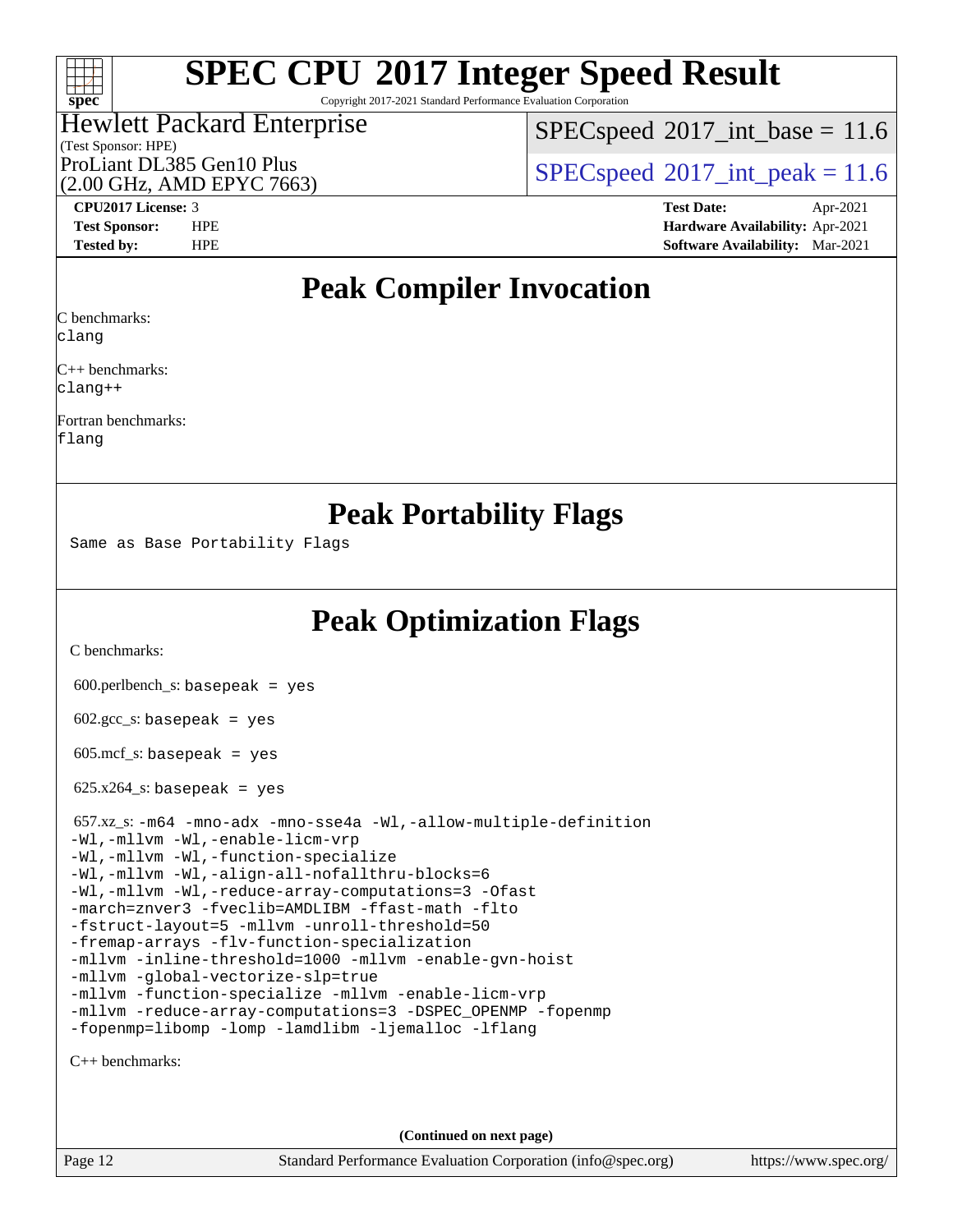

Copyright 2017-2021 Standard Performance Evaluation Corporation

### (Test Sponsor: HPE) Hewlett Packard Enterprise

 $SPECspeed^{\circ}2017\_int\_base = 11.6$  $SPECspeed^{\circ}2017\_int\_base = 11.6$ 

(2.00 GHz, AMD EPYC 7663)

ProLiant DL385 Gen10 Plus  $SPEC speed@2017$ \_int\_peak = 11.6

**[CPU2017 License:](http://www.spec.org/auto/cpu2017/Docs/result-fields.html#CPU2017License)** 3 **[Test Date:](http://www.spec.org/auto/cpu2017/Docs/result-fields.html#TestDate)** Apr-2021 **[Test Sponsor:](http://www.spec.org/auto/cpu2017/Docs/result-fields.html#TestSponsor)** HPE **[Hardware Availability:](http://www.spec.org/auto/cpu2017/Docs/result-fields.html#HardwareAvailability)** Apr-2021 **[Tested by:](http://www.spec.org/auto/cpu2017/Docs/result-fields.html#Testedby)** HPE **[Software Availability:](http://www.spec.org/auto/cpu2017/Docs/result-fields.html#SoftwareAvailability)** Mar-2021

## **[Peak Optimization Flags \(Continued\)](http://www.spec.org/auto/cpu2017/Docs/result-fields.html#PeakOptimizationFlags)**

 620.omnetpp\_s: [-m64](http://www.spec.org/cpu2017/results/res2021q2/cpu2017-20210524-26467.flags.html#user_peakCXXLD620_omnetpp_s_F-m64) [-std=c++98](http://www.spec.org/cpu2017/results/res2021q2/cpu2017-20210524-26467.flags.html#user_peakCXX620_omnetpp_s_std-cpp) [-mno-adx](http://www.spec.org/cpu2017/results/res2021q2/cpu2017-20210524-26467.flags.html#user_peakCXX620_omnetpp_s_F-mno-adx) [-mno-sse4a](http://www.spec.org/cpu2017/results/res2021q2/cpu2017-20210524-26467.flags.html#user_peakCXX620_omnetpp_s_F-mno-sse4a) [-Wl,-mllvm -Wl,-do-block-reorder=aggressive](http://www.spec.org/cpu2017/results/res2021q2/cpu2017-20210524-26467.flags.html#user_peakLDCXXFLAGS620_omnetpp_s_F-do-block-reorder_5f74e61ee573767a7a801151b896942f7b82b19d6cd9bf8ce970c1e994a093b9201db6c2ab0fa62493e8c1b02c988fb29421a5aa214bf67b5398dfa89747b1b3) [-Wl,-mllvm -Wl,-function-specialize](http://www.spec.org/cpu2017/results/res2021q2/cpu2017-20210524-26467.flags.html#user_peakEXTRA_LDFLAGS620_omnetpp_s_F-function-specialize_7e7e661e57922243ee67c9a1251cb8910e607325179a0ce7f2884e09a6f5d4a5ef0ae4f37e8a2a11c95fc48e931f06dc2b6016f14b511fcb441e048bef1b065a) [-Wl,-mllvm -Wl,-align-all-nofallthru-blocks=6](http://www.spec.org/cpu2017/results/res2021q2/cpu2017-20210524-26467.flags.html#user_peakEXTRA_LDFLAGS620_omnetpp_s_F-align-all-nofallthru-blocks) [-Wl,-mllvm -Wl,-reduce-array-computations=3](http://www.spec.org/cpu2017/results/res2021q2/cpu2017-20210524-26467.flags.html#user_peakEXTRA_LDFLAGS620_omnetpp_s_F-reduce-array-computations_b882aefe7a5dda4e33149f6299762b9a720dace3e498e13756f4c04e5a19edf5315c1f3993de2e61ec41e8c206231f84e05da7040e1bb5d69ba27d10a12507e4) [-Ofast](http://www.spec.org/cpu2017/results/res2021q2/cpu2017-20210524-26467.flags.html#user_peakCXXOPTIMIZE620_omnetpp_s_aocc-Ofast) [-march=znver3](http://www.spec.org/cpu2017/results/res2021q2/cpu2017-20210524-26467.flags.html#user_peakCXXOPTIMIZE620_omnetpp_s_aocc-march) [-fveclib=AMDLIBM](http://www.spec.org/cpu2017/results/res2021q2/cpu2017-20210524-26467.flags.html#user_peakCXXOPTIMIZE620_omnetpp_s_F-fveclib) [-ffast-math](http://www.spec.org/cpu2017/results/res2021q2/cpu2017-20210524-26467.flags.html#user_peakCXXOPTIMIZE620_omnetpp_s_aocc-ffast-math) [-flto](http://www.spec.org/cpu2017/results/res2021q2/cpu2017-20210524-26467.flags.html#user_peakCXXOPTIMIZE620_omnetpp_s_aocc-flto) [-finline-aggressive](http://www.spec.org/cpu2017/results/res2021q2/cpu2017-20210524-26467.flags.html#user_peakCXXOPTIMIZE620_omnetpp_s_F-finline-aggressive) [-mllvm -unroll-threshold=100](http://www.spec.org/cpu2017/results/res2021q2/cpu2017-20210524-26467.flags.html#user_peakCXXOPTIMIZE620_omnetpp_s_F-unroll-threshold) [-flv-function-specialization](http://www.spec.org/cpu2017/results/res2021q2/cpu2017-20210524-26467.flags.html#user_peakCXXOPTIMIZE620_omnetpp_s_F-flv-function-specialization) [-mllvm -enable-licm-vrp](http://www.spec.org/cpu2017/results/res2021q2/cpu2017-20210524-26467.flags.html#user_peakCXXOPTIMIZE620_omnetpp_s_F-enable-licm-vrp_82fd83574dee81d8c8043a1355024a53ba7c23d449242d72368fd778ae4cd8625fb6c8e473e88c632367ccc13b0c321b9a13b8db897fcfc1592cf0205fd356b5) [-mllvm -reroll-loops](http://www.spec.org/cpu2017/results/res2021q2/cpu2017-20210524-26467.flags.html#user_peakCXXOPTIMIZE620_omnetpp_s_F-reroll-loops) [-mllvm -aggressive-loop-unswitch](http://www.spec.org/cpu2017/results/res2021q2/cpu2017-20210524-26467.flags.html#user_peakCXXOPTIMIZE620_omnetpp_s_F-aggressive-loop-unswitch_abd8177005d493f9a81f88ae32814acdc0422950e54bc53b0605c538e2e7549eb43d48c826089056b98aa2f0c142dc7ed1401fa1c97db9286a8c3ff748437b59) [-mllvm -reduce-array-computations=3](http://www.spec.org/cpu2017/results/res2021q2/cpu2017-20210524-26467.flags.html#user_peakCXXOPTIMIZE620_omnetpp_s_F-reduce-array-computations) [-mllvm -global-vectorize-slp=true](http://www.spec.org/cpu2017/results/res2021q2/cpu2017-20210524-26467.flags.html#user_peakCXXOPTIMIZE620_omnetpp_s_F-global-vectorize-slp_f701c289ed3fc79483844cad3672606d268e3123d2651e764a36e57810b634b30ff7af25c43ce4288d0e4c1cc47ba156fce6ed971bc0d0e53c4c557f353d3dec) [-mllvm -do-block-reorder=aggressive](http://www.spec.org/cpu2017/results/res2021q2/cpu2017-20210524-26467.flags.html#user_peakEXTRA_CXXFLAGS620_omnetpp_s_F-do-block-reorder) [-fvirtual-function-elimination](http://www.spec.org/cpu2017/results/res2021q2/cpu2017-20210524-26467.flags.html#user_peakEXTRA_CXXFLAGS620_omnetpp_s_F-fvirtual-function-elimination) [-fvisibility=hidden](http://www.spec.org/cpu2017/results/res2021q2/cpu2017-20210524-26467.flags.html#user_peakEXTRA_CXXFLAGS620_omnetpp_s_F-fvisibility) [-DSPEC\\_OPENMP](http://www.spec.org/cpu2017/results/res2021q2/cpu2017-20210524-26467.flags.html#suite_peakEXTRA_OPTIMIZE620_omnetpp_s_DSPEC_OPENMP) [-fopenmp](http://www.spec.org/cpu2017/results/res2021q2/cpu2017-20210524-26467.flags.html#user_peakEXTRA_OPTIMIZE620_omnetpp_s_aocc-fopenmp) [-fopenmp=libomp](http://www.spec.org/cpu2017/results/res2021q2/cpu2017-20210524-26467.flags.html#user_peakEXTRA_LIBS620_omnetpp_s_aocc-fopenmp_3eb6ab80166bcc84161ff8c20c8d5bc344f88119f45620444596454f7d72e99b7a0ceefc2d1b4d190bd07306bbfdfc20f11f5a2dc69c9b03c72239f8406741c3) [-lomp](http://www.spec.org/cpu2017/results/res2021q2/cpu2017-20210524-26467.flags.html#user_peakEXTRA_LIBS620_omnetpp_s_F-lomp) [-lamdlibm](http://www.spec.org/cpu2017/results/res2021q2/cpu2017-20210524-26467.flags.html#user_peakEXTRA_LIBS620_omnetpp_s_F-lamdlibm) [-ljemalloc](http://www.spec.org/cpu2017/results/res2021q2/cpu2017-20210524-26467.flags.html#user_peakEXTRA_LIBS620_omnetpp_s_jemalloc-lib) [-lflang](http://www.spec.org/cpu2017/results/res2021q2/cpu2017-20210524-26467.flags.html#user_peakEXTRA_LIBS620_omnetpp_s_F-lflang)

623.xalancbmk\_s: basepeak = yes

631.deepsjeng\_s: basepeak = yes

641. leela s: basepeak = yes

[Fortran benchmarks](http://www.spec.org/auto/cpu2017/Docs/result-fields.html#Fortranbenchmarks):

 $648$ .exchange $2$ \_s: basepeak = yes

## **[Peak Other Flags](http://www.spec.org/auto/cpu2017/Docs/result-fields.html#PeakOtherFlags)**

[C benchmarks](http://www.spec.org/auto/cpu2017/Docs/result-fields.html#Cbenchmarks): [-Wno-unused-command-line-argument](http://www.spec.org/cpu2017/results/res2021q2/cpu2017-20210524-26467.flags.html#user_CCpeak_F-Wno-unused-command-line-argument) [-Wno-return-type](http://www.spec.org/cpu2017/results/res2021q2/cpu2017-20210524-26467.flags.html#user_CCpeak_F-Waocc-no-return-type)

[C++ benchmarks:](http://www.spec.org/auto/cpu2017/Docs/result-fields.html#CXXbenchmarks) [-Wno-unused-command-line-argument](http://www.spec.org/cpu2017/results/res2021q2/cpu2017-20210524-26467.flags.html#user_CXXpeak_F-Wno-unused-command-line-argument) [-Wno-return-type](http://www.spec.org/cpu2017/results/res2021q2/cpu2017-20210524-26467.flags.html#user_CXXpeak_F-Waocc-no-return-type)

[Fortran benchmarks](http://www.spec.org/auto/cpu2017/Docs/result-fields.html#Fortranbenchmarks):

[-Wno-return-type](http://www.spec.org/cpu2017/results/res2021q2/cpu2017-20210524-26467.flags.html#user_FCpeak_F-Waocc-no-return-type)

[The flags files that were used to format this result can be browsed at](tmsearch) <http://www.spec.org/cpu2017/flags/HPE-Platform-Flags-AMD-V1.2-EPYC-revP.html> <http://www.spec.org/cpu2017/flags/aocc300-flags-A1.html>